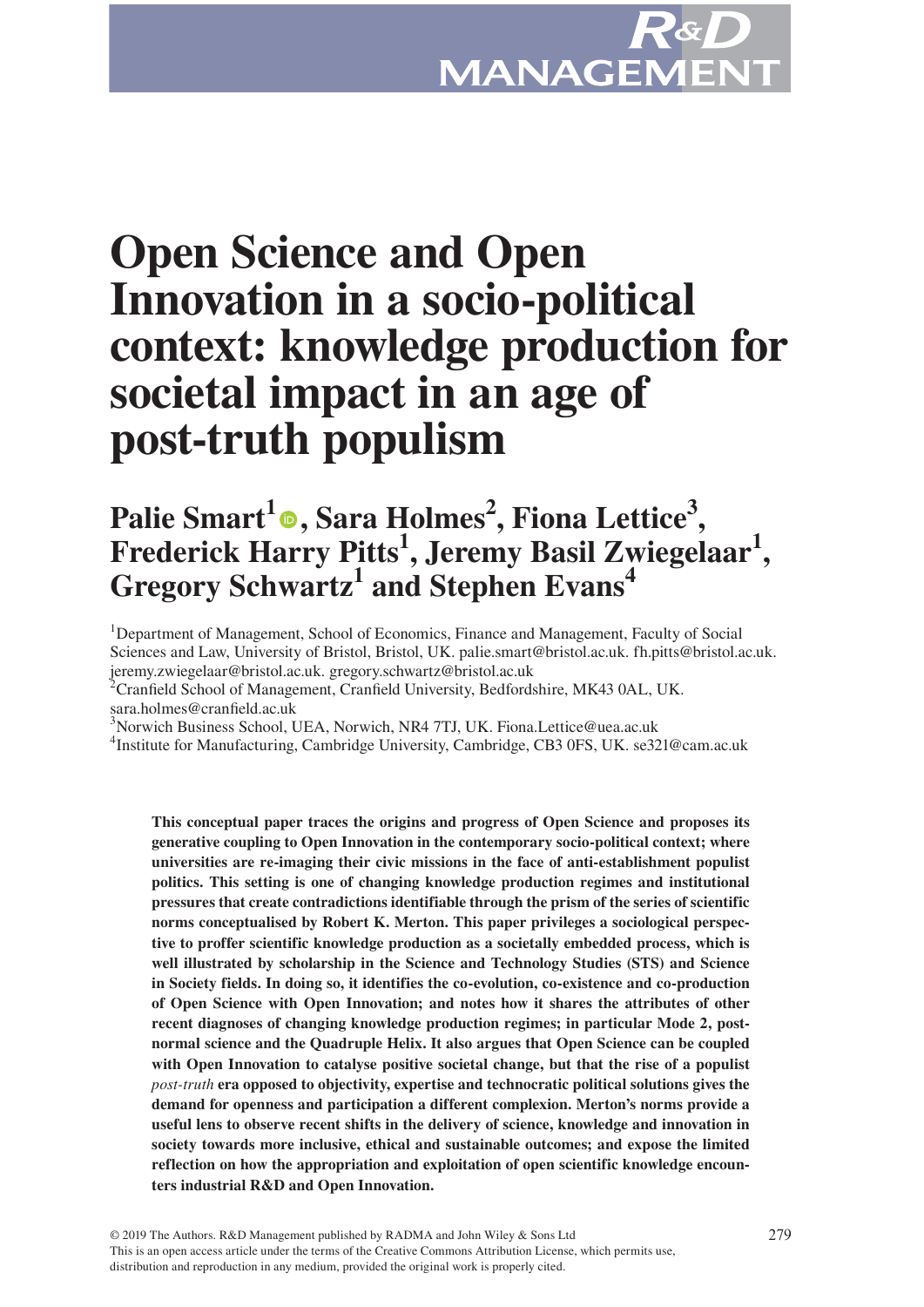# **1. Introduction**

The public value of science and knowledge production regimes are being re-framed, signalling alternatives in the pursuit of research that hybridises expert and non-expert inputs from broader civil society (Stilgoe et al., 2013; Franzoni and Sauermann, 2014; Perkmann et al., 2015; McNie et al., 2016; Adams et al., 2017; Carayannis et al., 2018; Fini et al., 2018b). As a social movement, it gains momentum in the contemporary socio-political context; in which Higher Education Institutions (HEIs) are re-imaging their civic missions in the face of anti-establishment populist politics. These works discuss how such organising for research is inclusive, democratic and ultimately more impactful in economic and social returns; because of its focus on open participation and sharing in scientific inquiry. This pervading phenomenon has demonstrated repercussions in the exploitation and appropriation of new knowledge that privileges an Open Innovation model (Chesbrough et al., 2006; Holmes and Smart, 2009; Huizingh, 2010; Chesbrough and Di Minin, 2014; Salter et al., 2014, West and Bogers, 2014; West et al., 2014; Fini et al., 2018a). Policymakers in the UK, Europe and the USA, are embracing initiatives to open up the scientific research process under the auspices of Open Science. Projects receiving United Kingdom Research and Innovation (UKRI) or European Commission funding under the Horizon 2020 Programme and Framework Programme 9 (2021–2027) are required to make all of their data and findings freely available. In the United States, federally funded scientific research programmes by agencies that spend more than USD 100m on research and development must ensure their results are freely available 12 months after publication.<sup>1</sup> Opening up the scientific process is not simply about sharing, but increasingly about participation, ensuring new knowledge is co-produced and better able to impact user communities for societal improvement (Chesbrough and Di Minin, 2014; MacIntosh et al., 2017). A recent review of Open Science by Vicente-Sáez and Martínez-Fuentes (2018) concurs with this grand mission and calls for further academic exploration into the relationship between Open Science and Open Innovation. This paper follows Fini et al.'s (2018a) suggestion for more theory-development work to complement empirical analyses of science in society and its commercialisation. Yielding conceptual contributions to the field of management and organisation studies is our aim; as we begin to address our principal research question: 'Is the nature of the relationship between Open Science and Open Innovation conducive to a knowledge production regime for societal improvement?'.

However, contemporary social and political conditions complicate such appeals to openness. Scientific knowledge production is a societally embedded process, as illustrated by scholarship in the Science and Technology Studies (STS) and Science in Society fields. This suggests that society is not an optional extra added into a Quadruple Helix as a component standing alongside industry, governments and other actors (Carayannis et al., 2018), nor the receptacle for an impact separable from the practices of management and knowledge production that those actors engage in. Rather, those actors themselves sit within society, and their impact is always social insofar as the practices they engage in are themselves social in nature (Tsao et al., 2008). It is necessary to locate the Open Science and Open Innovation relationship within what is happening in society at a given time, to properly examine its generative and contradictory coupling. Our discussion takes place in a context of increasing institutional pressures for greater transparency and accountability of publicly funded scientific research programmes and calls for transformative innovation policy (Diercks et al., 2019; Schot and Steinmueller, 2018). Meanwhile, the rise of a populist post-truth style opposed to objectivity, expertise, mediation and technocratic political solutions grants the demand for openness and participation a different complexion. The dangers this poses to scientific inquiry and innovation have been noted by a series of scholars writing in the wake of the national-populist political upheavals of recent years (Fisher, 2017; Long and Blok, 2017; Brown, 2018; Kelly and McGoey, 2018; Nerlich et al., 2018). This paper suggests that, by removing normative constraints, an agenda of openness in a post-truth age may contradictorily throw up barriers to beneficial innovation that compromises the generative link between Open Science and Open Innovation. In the context of the contemporary populist politics of knowledge, this paper seeks to re-frame Open Science in relation to Open Innovation for realising more inclusive, responsible and sustainable outcomes targeting industrial and societal prosperity. Its timeliness is captured by Soete's (2019) comments that there is 'growing evidence that the growth and welfare gains of new technologies and innovation are no longer forthcoming in an automatic "trickle-down" fashion' (in press). National diffusion infrastructures are experiencing growing social and environmental concerns about the negative externalities of unsustainable industrialisation; and research policy is realigning itself to new needs (Lettice et al., 2012; Ciarli and Ràfols, 2019).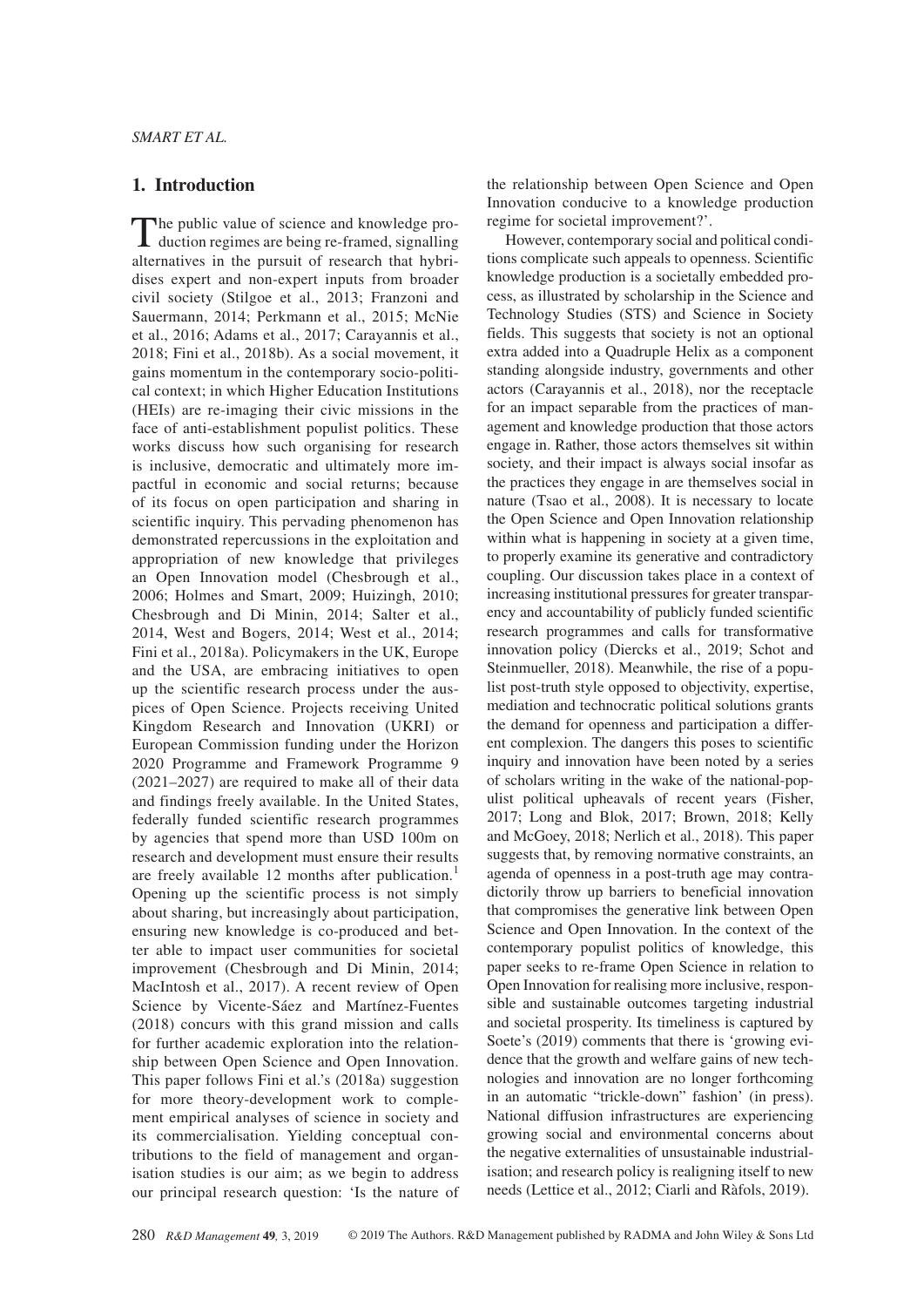This paper draws together the threads of ongoing debates about the nature of knowledge production regimes within the sociology of science, technological and institutional spheres. The context is an age of openness in which the Open Science and Open Innovation co-productive relationship can be a generative force for good, in light of global societal challenges. In addition, this work adds to the changing lexicon of how scientific inquiry, its appropriation and innovation is metamorphosing, and discusses this phenomenon with reference to Merton's scientific norms; that provide a much needed moral purpose and agency for the future of science and R&D management.

# **2. Open Science, Open Innovation and societal challenges**

The advent of Open Science is generally argued to stem from the increased availability of knowledge and scientific findings made possible by Oldenburg's  $17<sup>th</sup>$  Century launch of the *Philosophical Transactions of the Royal Societ*y – the original European Open Science endeavour. New journals and periodicals followed in its wake, heralding a new era from the previously dominant ethos of secrecy that surrounded attempts to unlock scientific puzzles (David, 2004). Partha and David (1994) use the term Open Science to distinguish it from the 'closed science' era which had preceded it, with discoveries often shared only with wealthy patrons supporting a scientist in their work (David, 1998; 2004; Nielsen, 2012).

The movement to share scientific knowledge through the then nascent medium of print in the 1660s resonates today in Open Source Software development, Open Innovation approaches, innovation intermediaries, living-labs, crowdsourcing (Mortara, 2010; Bucheler and Sieg, 2011; Franzoni and Sauermann, 2014; Colombo et al., 2015) and the calls for open access to scholarly research and the ethos of science as a public good (Willinsky, 2005, 2009; Nielsen, 2012). In 2010, the first Open Science Summit was held, in Berkeley, California, to discuss the role of science in the 21st century and the wide-ranging implications of making all research freely available to anybody to use and reuse as they see fit (Delfanti, 2010).

The debate about Open Science is taking place in the context of discussions about the evolving nature of scientific knowledge production regimes. The end of the 20th century saw the emergence of other descriptive and prescriptive theories of how the creation of scientific knowledge is changing. Mode 2 knowledge production (Gibbons et al., 1994; Gibbons, 2000) is arguably the best known of these approaches, suggesting that scientific discovery is moving outside of the walls of universities, becoming transdisciplinary and heterogeneous. This has been happening in alliance with R&D intensive organisations such as Proctor & Gamble, Toyota, General Electric and Apple for some decades. Ziman (2000) refers to this as 'post-academic science' and also notes that science is becoming transdisciplinary, public funding is increasingly scarce, scientific results are focused on knowledge utility in society and science is becoming industrialised as academics forge closer links with industry. The strain on funding for scientific endeavour has led to what Slaughter and Leslie (1997, 2001) and Slaughter et al. (2004) term Academic Capitalism as universities embark increasingly on commercially-focused activity and have to compete in the external-funding market, whilst safeguarding their intellectual property, professional autonomy and independence. This is reified in the Triple Helix Model, which theorises how innovation results from the relationship between universities, industry and government (Leydesdorff et al., 2017), and its further development into the Quadruple Helix, which adds civil society to include forces like culture and media (Colapinto and Porlezza, 2012).

From a more prescriptive stance, Funtowicz and Ravetz (1991, 1993) and Benessia et al. (2016) argue for a new approach to scientific inquiry relating to complex public policy issues. Termed 'post-normal science', it can be applied in situations where 'facts are uncertain, values in dispute, stakes high and decisions urgent'. (Funtowicz and Ravetz, 1991, p. 138). The concept is certainly pertinent to the Global Challenges (as described by the United Nations Sustainable Development Goals) and call for higher levels of openness and sharing in researcher and user communities (Chataway et al., 2014; OECD, 2015; Pansera and Owen, 2017). Vicente-Sáez and Martínez-Fuentes (2018, p. 428) state '*Intergovernmental organisations across the world such as the European Commission, the European Parliament, the European Council, the Organisation for Economic Cooperation and Development (OECD), the United Nations, and the World Bank recognize the importance of Open Science to address the big societal challenges that humanity faces in the 21st century*'. There is little doubt as to the contemporary relevance of claims that science can improve the health, wealth and well-being of society in light of today's UN global challenges and OECD projections of the global economy (Fini et al., 2018a). Following the recent IPCC Report 'Global Warming of 1.5°C'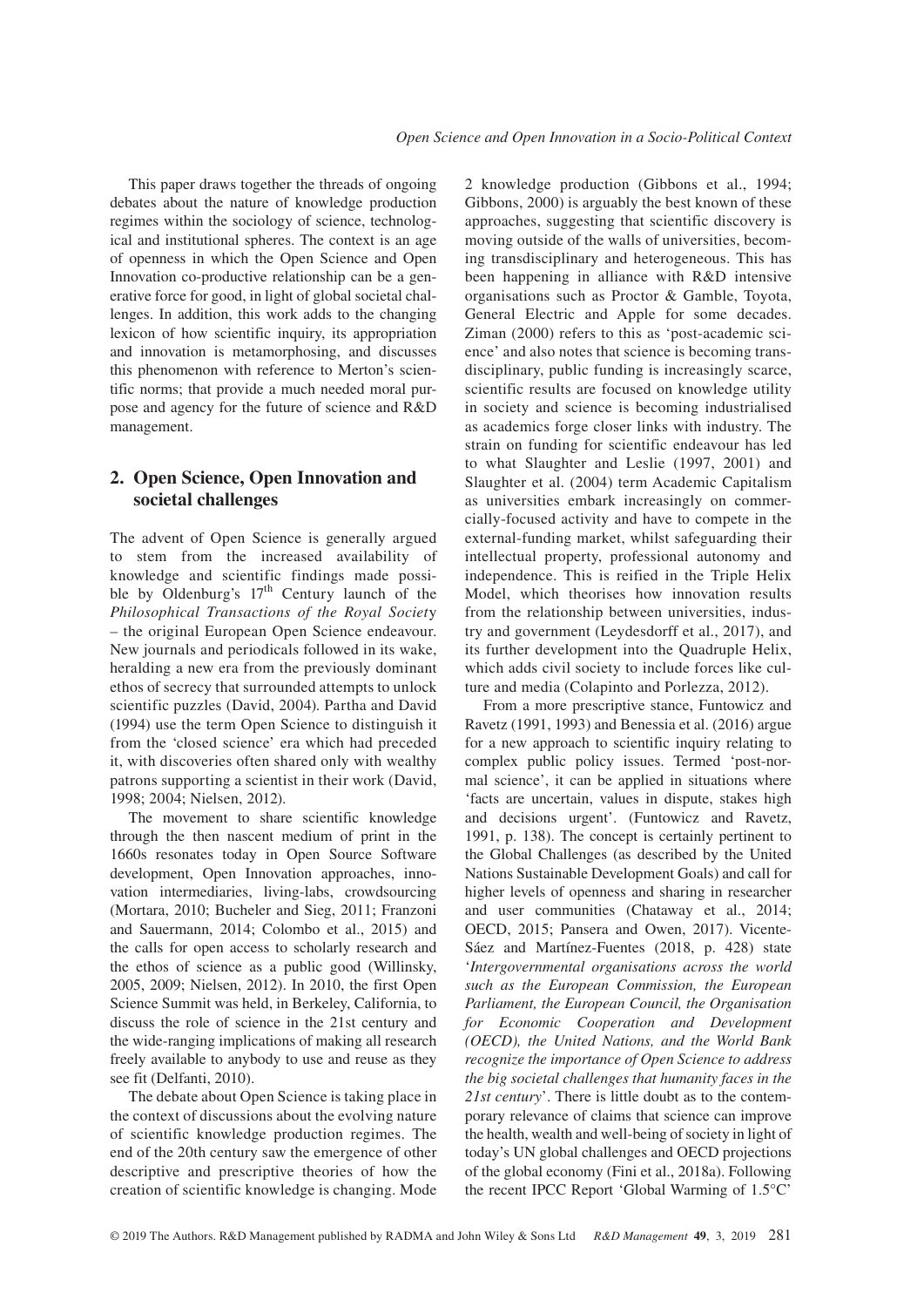and 30 years since Brundtland et al. (1987), the UK Department of Business, Energy and Industrial Strategy (BEIS) again indicate the importance of science for an inclusive and sustainable industrial strategy'. Vicente-Sáez and Martínez-Fuentes (2018, p. 435) suggest that 'Open Science is transparent and accessible knowledge may stimulate business strategies, actions, and practices, in other words, new ways of collaboration that help to breakdown walls between Open Science and Open Innovation'.

However, the broader socio-political context becomes acute when the onslaught of digitalisation, networked e-infrastructure, artificial intelligence, platforms, big data analytics and algorithmic computing impact the way scientists are able to create knowledge. Coupled with institutional and public pressures regarding the relevance of science to society and structural changes and opening access to this knowledge for industrial R&D and the wider societal audiences; the world of scientific inquiry is in flux. But for all those who see the present popularisation and opening up of science as a much-needed epistemic democratisation, hand-in-hand with a populist rejection of expertise, others see in such populism 'authoritarian implications of a wholesale destruction of scientific norms and institutions' (Kelly and McGoey, 2018, pp. 6–7). Evolving scientific paradigms, in this way, might play into some of the fears expressed by scholars about how science relates to the rise of a populist 'politics of openness', behind which may lurk 'metaphorical dragons or monsters' (Nerlich et al., 2018, p. 3). The democratisation at the heart of post-normal science, which 'purport[s] to bring science, society and publics closer together through processes of openness, access and transparency' may have a negative as well as a positive side (Nerlich et al., 2018, p. 4).

# **3. The need for a sociological perspective**

The dangers are illuminated by a perspective on scientific production that situates science as part of society, rather than standing apart from it. It is argued that approaches such as the Quadruple Helix include society or civil society within existing models as an afterthought, in a way that Roth et al. (2018, p. 5) describe as desultory. It may be better to conceptualise scientific production and the universities, industry R&D, and government that produce such knowledge, not as standing alongside society as separable forces but rather as themselves embedded from the beginning in society itself. Recent scholarship addresses this by suggesting the substitution of the Quadruple Helix for the systems theory of Niklas

Luhmann, which better captures the complexity by which science is located within and not independent of society (Colapinto and Porlezza, 2012). Other scholars have pointed to how mainstream marketand technology-oriented explanations of innovation miss the role played in the latter by the actions and structures of the political state (Pfotenhauer and Juhl, 2017; Fini et al., 2018a). By locating the constitution of the production of scientific knowledge in social and political phenomena, attention is drawn to its conditioning by and relationship to foregoing political trends. In this paper, we highlight the possible problematic affinities between the populist suspicion of expertise that pervades the movements driving political developments like President Trump and Brexit with demands for openness in the sphere of scientific participation and communication, and the contested forms of truth and post-truth this can generate (Kelly and McGoey, 2018). This context is one in which, as Brown puts it (2018, pp. 169-170):

[t]he recent increase of xenophobic right-wing populism in both Europe and the United States lends new urgency to…questions regarding the publicity and legitimacy of expert knowledge. What aspects of science should be made public and to whom? Will public scrutiny of expertise increase or decrease its legitimacy?

At a time when the relationship between politics, society and knowledge production is characterised by the substitution of norms of expertise, objectivity and disinterestedness with national or popular sentiment, it is an instructive exercise to return to the conceptualisation of scientific norms offered by the sociologist Robert K Merton, whose now classic work in the Sociology of Science continues to ignite debates about the scientific community and its increasing interfaces, porosity and openness (Macfarlane and Cheng, 2008; Bucchi, 2014; Trench and Bucchi, 2014; Fini et al., 2018a). In his seminal work outlining the four institutional norms of science – communism, universalism, disinterestedness and organised scepticism – Merton (1973, pp. 268–269) states that 'the ethos of science is that affectively toned complex of values and norms which is held to be binding on the man of science'. These norms represent moral standards for scientists as social agents that should ultimately manifest in positive change in society through an appropriate knowledge production regime. Therefore, the following sections draw on the Sociology of Science and consider each norm and its relevance to the openness discussion in a posttruth age of populism.

**C***ommunism* notes that the findings of science are 'a product of social collaboration and are assigned to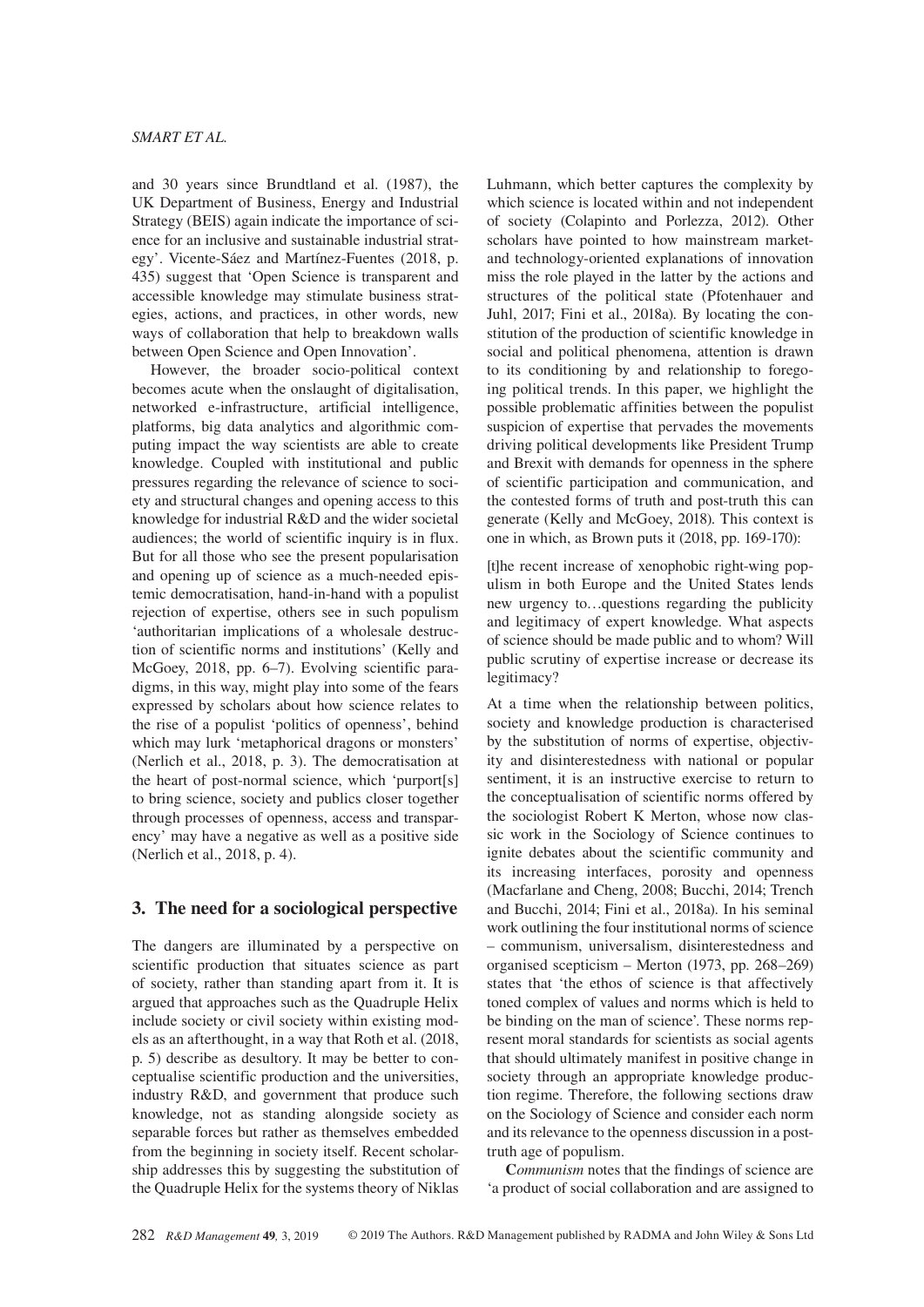the community' (Merton, 1973, p. 279) and that individual researchers eschew their intellectual property rights in favour of recognition and esteem for their ideas. **U***niversalism* holds that scientific endeavour and discovery should not be evaluated or influenced by race, gender, politics or class. The norm of **D***istinterestedness* focuses on the role the scientific body plays in ensuring robust research: 'Involving as it does the verifiability of results, scientific research is under the exacting scrutiny of fellow experts. Otherwise put, the activities of scientists are subject to rigorous policing, to a degree perhaps unparalleled in any other field of activity'. (Merton, 1973, p. 276). Finally, **O***rganised* **S***cepticism* is both a methodological and institutional mandate which holds that the scientific community should robustly scrutinize ideas and be mindful that their discoveries may cause controversy with other institutions. These norms are collectively known by the acronym **CUDOS.**

Polanyi, in his classic 1962 paper, paints a vivid picture of the men of science as explorers, striving 'towards hidden reality for the sake of intellectual satisfaction' (2000, p. 19). While these may be theoretical ideals, subsequent scholars considering the ethos of science have argued that for the field to advance, research must be laid open to scrutiny by the republic of science (David, 1998), and scientists should be free in the pursuit of knowledge for its own sake (Nelson, 2003) without imperatives forced upon them by perceived popular, commercial or state interests. Dasgupta and David (1994) argue that the norms of openness, where scientists waive their intellectual property rights in return for recognition and esteem, play a critical part in maintaining the efficacy of modern science and that traditionally society has benefited enormously by the separation of industry and academia, and, *inter alia*, that of the state and society. However, this separation is contested by the new political claims made against expertise and in favour of a politically charged openness, which appeals to an unmediated transparency and identification of power and decision making with the popular will, wherein the '*majority* of the people' are taken 'as standing for the *entire* people' (Brown, 2018, p. 174).

In light of these wider societal and political trends, recent discussion on the state of science has argued that the Mertonian ideals are under attack from other quarters, with a succession of authors (e.g. Etzkowitz, 1998; Ziman, 2000; Nelson, 2003; Etzkowitz and Ranga, 2015; Breznitz and Etzkowitz, 2017) noting the shift towards commercial enterprise in academia and the increasing encroachment of patenting on the scientific commons. They identify the US Congress passing of the Patent and Trademark Law Amendments (Bayh-Dole) Act of 1980 which

encourages universities to take out patents on their research where they were able to do so. With regard to the Mertonian norms, Ziman (2000) argues that the acronym **PLACE** is replacing **CUDOS**. Science, Ziman argues, is producing '*Proprietary* knowledge that is not necessarily made public. It is focused on *Local* technical problems rather than on general understanding. Industrial researchers act under managerial *Authority* rather than as individuals. Their research is **C***ommissioned* to achieve practical goals rather than undertaken in the pursuit of knowledge. They are employed as *Expert* problem solvers, rather than for their personal creativity'. (Ziman, 2000, p. 78–79). In a similar vein, Etzkowitz (1998) notes that there is an increasing participation by academics in entrepreneurial activities and the failure to define this participation as deviant suggests that the capitalisation of knowledge (David and Hall, 2006; Sampat, 2006; Fabrizio and Di Minin, 2008; Baldini, 2009; Larsen, 2011; Mark et al., 2014; Maskus et al., 2019) is beginning to take precedent over the Mertonian norm of disinterestedness. Privatisation attempts on the scientific commons have met opposition from commentators. Nelson (2003) notes that much of current scientific research is oriented towards providing solutions to practical problems, making it financially valuable, and argues that new efforts must be applied to keep scientific knowledge open and accessible to all. David (1998, 2004) observes that the institutions and norms governing Open Science are fragile and very vulnerable to the withdrawal of public protection and public patronage.

If changes in the institutional dimension are threatening to erode the scientific commons, then the development of networked technology is arguably pushing it in the opposite direction and offering the opportunity of greater openness. Technology enables more diverse involvement in the scientific endeavour and a growing number of research activities incorporating people outside the traditional republic of science bears witness to this. This prospectus has brought to bear new critical claims about the status of scientific openness in contemporary society. A series of scholars identify not the threat that over-commercialisation poses to openness, but rather the threat that the increasingly double-edged character of openness itself poses to science in an age of populist assaults on expertise, mediation, technical solutions and notions of objective truth. Demands for openness are seen not to introduce new pathways to appropriation and exploitation, but rather create a contradiction in the channels between Open Science and Open Innovation in the name of socially positive outcomes that address the global challenges of our time.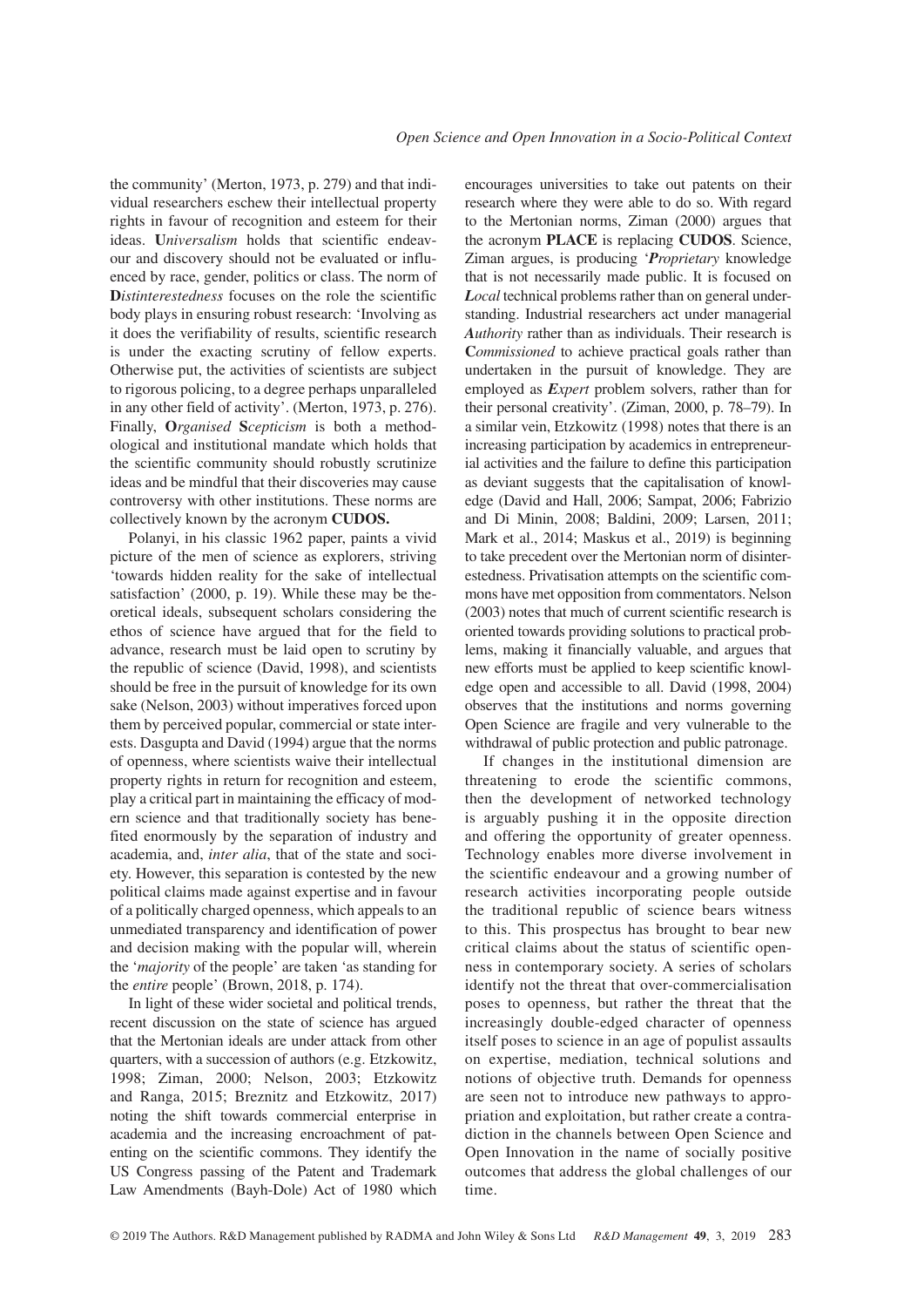# **4. Societal actors and participatory knowledge (co)production**

In some ways, developments in the opening out of science to new participant groups can be seen as an early precursor of new political demands for unmediated and non-expert openness. The concept of citizen science, where individuals with no specific scientific training or background contribute to scientific R&D runs counter to the perceived view that science is progressed by comments and criticism from 'competent' investigators. Citizen science is not new, and indeed Darwin and Newton can be regarded as amateurs, but technological advances in gathering and sharing information have enabled far more people to participate in science (Silvertown, 2009; Nielsen, 2012; Lane, et al., 2014; Follett and Strezov, 2015). The Internet is characterised by horizontal diffusion with open protocols and tools designed for collaboration (Delfanti, 2010). Policy guidelines for scientific funding which seek to bring science closer to society make citizen involvement in science more attractive for professional scientists (Silvertown, 2009). Counter to Mertonian norms that scientists eschew Intellectual Property Rights (IPR) in favour of recognition and esteem, citizen scientists appear to be involved simply for the enjoyment of discovery and making meaningful contributions to science for its own sake; similar to those in the Open Source Software community (Stodden, 2010). Delfanti (2010) argues that citizen science, where individuals collect data for organised scientific projects such as collecting wildlife data, is giving way to a new context for scientific inquiry in which non-scientists organise themselves outside the traditional academic space to produce knowledge. Levy and Germonprez (2016) add granularity to the concept by identifying citizen science characteristics, and an associated definition, that can be applied to the technology field. The rise of citizen science, epitomised by the activities of garage biologists, provides another challenge to the institutional processes of knowledge production regimes.

Figure 1 below provides a schematic of the involvement of interested non-specialists in scientific discovery. Traditional science involves academics contributing to research conducted by their peers. Citizen science refers to non-specialists contributing to academic–led projects; whilst garage biology is an example of science started and pursued by people working outside the science mainstream. Finally, the online encyclopaedia, the Wiki model, is an example of managing a knowledge bank which is created by non-scientists and



Figure 1. Typology of expert and non-specialist research types. [Colour figure can be viewed at [wileyonlinelibrary.com](www.wileyonlinelibrary.com)]

to which scientists (as well as non-specialists) now contribute.

As science embraces new networked technologies, the traditional concept of Open Science, as conceived in the tradition of Merton, is evolving. This has been driven in no small part by the hacker ethic (Weber, 2004; Gehring, 2006) and proponents of Open Source Software development; which we discuss in section five. Indeed, this hacker ethic feeds into the new and superficially anti-authority politics of openness in other spheres of social life.

### *4.1. E-science in service to society*

As the process of scientific discovery begins to embrace the opportunities offered by networked computing, a plurality of terms has been used to discuss the way research in the Internet age is conceived, conducted and disseminated (Jankowski, 2007; Schroeder, 2007). In the United Kingdom, the term e-science is favoured (Hey and Trefethen, 2003), whereas in the United States, e-research is typically called 'cyberinfrastructure'. This followed the Atkins report of 2003, commissioned by the National Science Foundation (NSF), which contained a vision of how science would be revolutionised through networked computing. Europe usually favours 'e-infrastructure' (Schroeder, 2007; Barjak et al., 2009) or 'e-research' (Jankowski, 2007; Lyon, 2016) as constructs to describe the digital age of science. The USA, UK and EU have all created central offices to promote and co-ordinate e-science efforts<sup>2</sup> based on visions of the benefits to research projects and, ultimately, to society.

Meyer and Schroeder (2009, p. 247) define e-research as 'the use of digital tools and data for the distributed and collaborative production of knowledge'. Watson and Floridi (2018) have shown how the use of technology platforms, using crowdsourced participation for what is known as citizen scientists, is beneficial as part of knowledge co-production. In this context, professionals and volunteers use digital technologies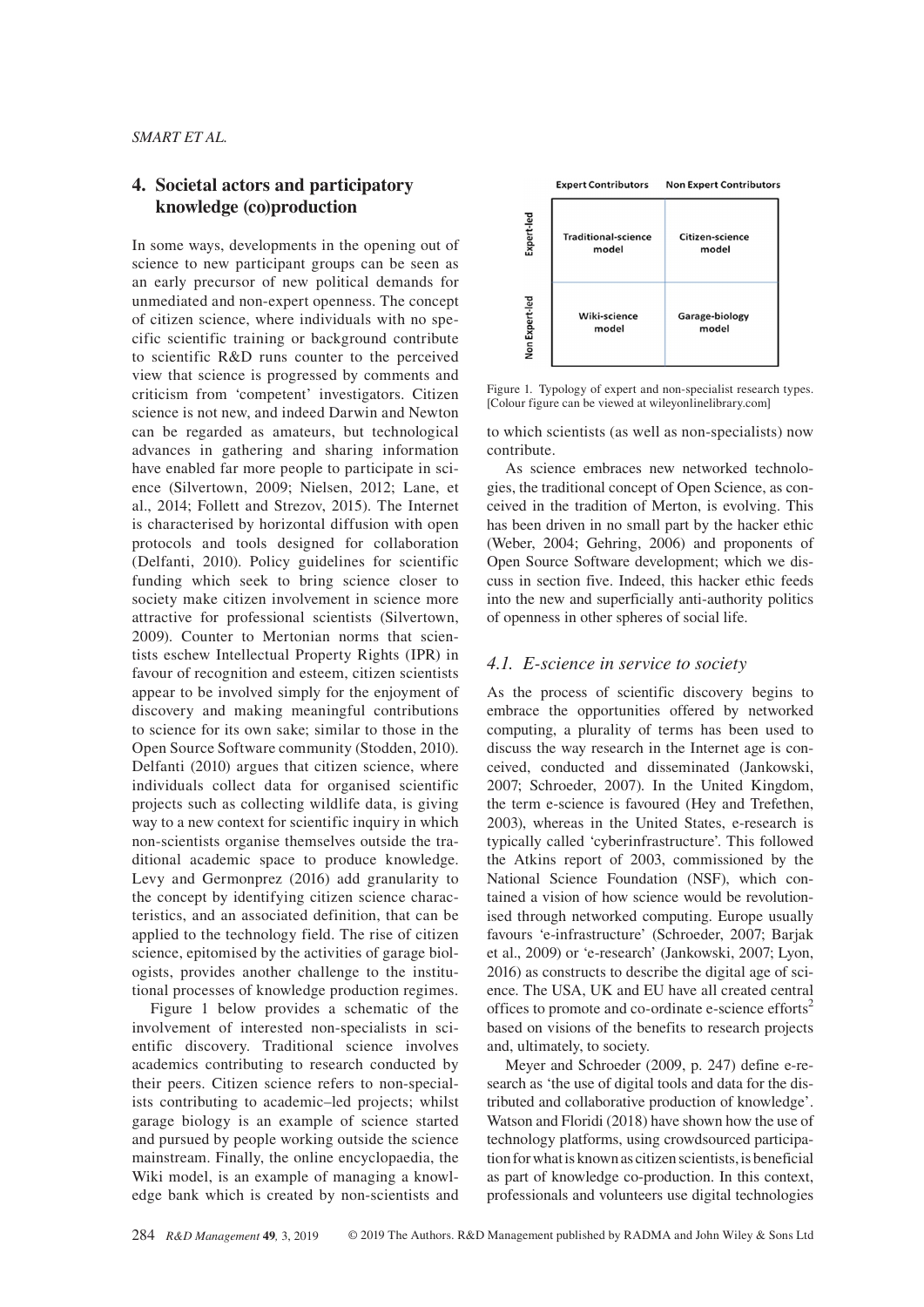to exchange knowledge and ideas in virtual labs to improve research outcomes. Nentwich's (2005, p. 2) definition of cyberscience also focuses on the process of scientific discovery. Cyberscience is '*all scholarly and scientific research activities in the virtual space generated by the networked computers and by advanced information and communication technologies in general*'. The opportunities for knowledge production from technological advancement fosters collaboration not only within disciplines, but across them, as e-science inevitably involves computer scientists as well as discipline-specific researchers (Schroder, 2008; Watson and Floridi, 2018). Drawing on the work of Shinn and Joerges (2002), Schroder (2008) applies their concept of research technologies to e-science. Research technologies (Shinn and Joerges, 2002) are instruments which are developed outside particular disciplines and then re-embedded in multiple local contexts, spreading a shared language. These research technologies focus on concrete practices, rather than abstractions, which, in the case of e-science, are focused on manipulating data across networks using shared characteristics in the way data are classified, stored, manipulated and distributed (Schroder, 2008). Sharing and using all of the knowledge available in relevant datasets is key to addressing important scientific issues (Bisol et al., 2014). The European Commission (2016) has backed research focused on sharing knowledge. It has developed processes to ensure that research is shared earlier in the process to allow for transparency of scientific communication (European Commission, 2015). Authors such as Schroeder (2007), and Fry et al. (2009), discuss the implications of the Open Science ethos on e-science initiatives. Schroeder (2007) notes that the move towards openness in e-research does not just come from national policy initiatives or academic movements, but from the unstoppable movement towards online research which requires large-scale computing and open protocols. Zamfir (2015) contends that the rise of e-science (together with e-education and e-business) has created a new paradigm of meta-instruction for learning. More recent examples of the use of e-science have enabled collaborative and inclusive research (Bisol et al., 2014), facilitated by technology, for crowdsourced approaches to data collection. In this paradigm shift, there is an open exchange between researchers and the general public using social media to collect data (Aleksic et al., 2015; Grand et al., 2016). For example, the sightings of rare birds or species are communicated, and data collection protocols are explained in social media exchanges. The technology enables interactions between researchers and the public (Morzy, 2015), providing enhanced data collection and novel

analytical tools/initiatives which were limited prior to these e-science initiatives.

# **5. The rise of an age of openness**

Scientific, management and technology journals publishing about the changing nature of R&D, show an increase in the use of the 'open' prefix relating to the production and diffusion of knowledge. This age of openness links closely to Merton's (1973) norms of communism and universalism which promote an inclusive knowledge production regime and collective ownership of its outcomes, denying appropriation by producers. The central tenet of the open movement is the waiving of property rights and the emergence of copyleft (as opposed to copyright) licences, which enshrine the open nature of knowledge and data and are essential to the movement. Open institutions are essentially concerned with decentralising knowledge production and its distribution as a collective good by making it accessible for the development and adoption of educational products/services to wider audiences (Deng, 2011; Hampton et al., 2015). The resultant open knowledge can be defined as '*any content, information or data that people are free to use, re-use and redistribute – without any legal, technological or social restriction*' ([http://okfn.org/](http://okfn.org/about/vision-and-values) [about/vision-and-values](http://okfn.org/about/vision-and-values) accessed 17 March 2018).

Among the commonly used terms underpinned by the open ethos are *Open Source Software,* concerned with the process by which computer source code is created, modified and used; *open access*, concerned specifically with the unhindered availability of knowledge, particularly scholarly publications; *open content*, a broad term concerning both the creation and dissemination of informational or artistic material in any form; *Open Science*, an umbrella term for the way scientific research is conducted, disseminated and evaluated in a networked world; and finally, *open data*, which generally relates to the publishing and dissemination of non-textual information, e.g. mathematical statistics and scientific results. Other terms also in use, such as *open research*, or *open notebook science,* are synonymous with those listed here. The adoption of an Open Science model has been more rapid in medicine and natural sciences than in the social sciences and humanities (Giordani et al., 2018). Figure 2 shows the growth in the use of these terms in the literature.

# *5.1. The case of Open Source Software*

The Open Source Initiative (OSI) is celebrating its 20th Anniversary in 2018. Arguably, one of the most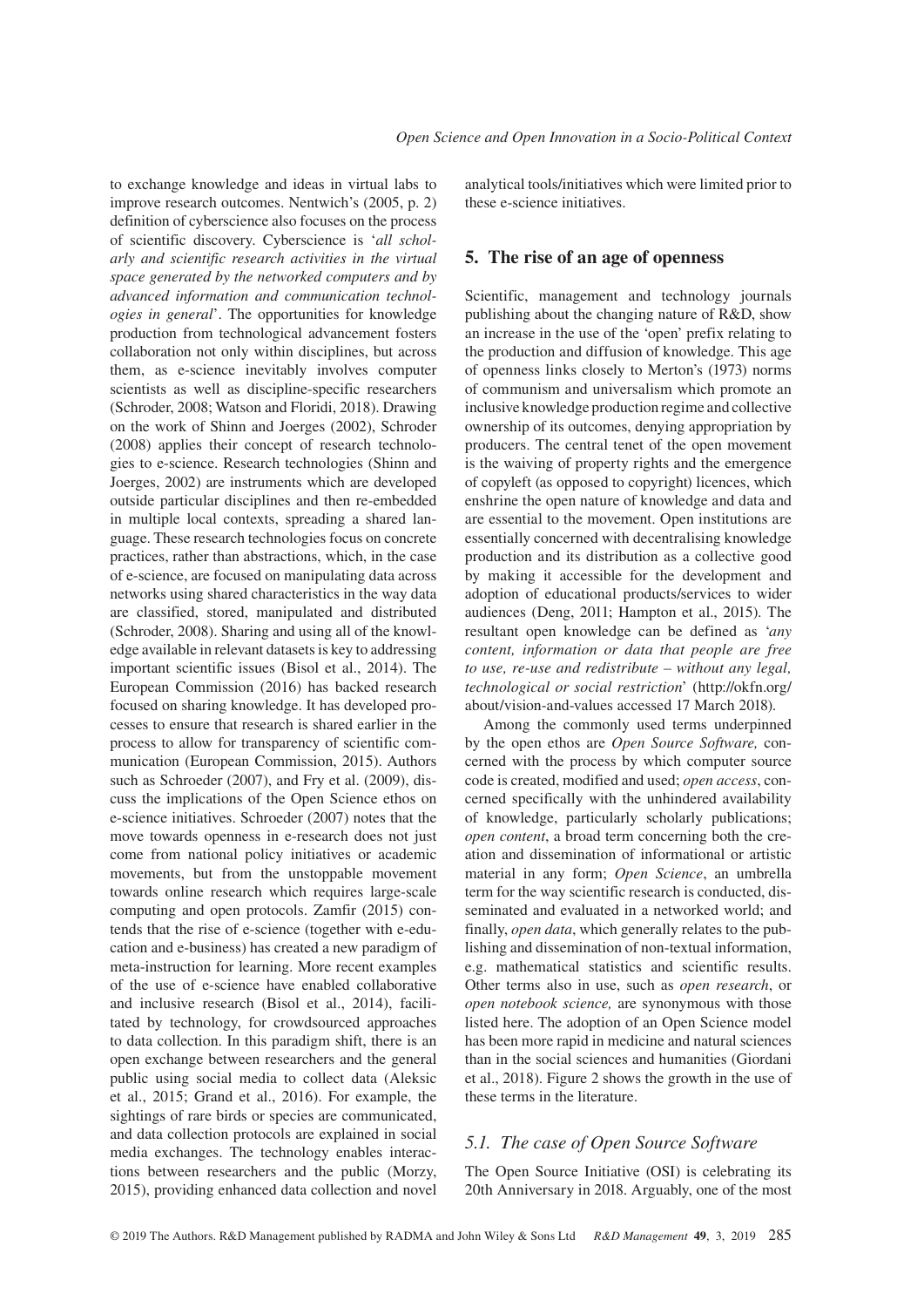

Figure 2. Use of 'open' terms (Scopus, March 2018). [Colour figure can be viewed at [wileyonlinelibrary.com\]](www.wileyonlinelibrary.com)

practised conceptualisations within the open paradigm is Open Source Software (OSS). As Weber (2004) observes, OSS has gone furthest in addressing some of the legal and business-related issues, specifically through the development of licencing arrangements which keep the software in the public domain.

Early contributors noted that individuals were motivated to participate in open source projects for both intrinsic reasons such as the sense of enjoyment it produced and the sense of altruism generated (von Krogh and von Hippel, 2003; Roberts et al., 2006; Schilling, 2012) and extrinsic reasons, such as the reputation enhancement of being involved and the private use of the software developed (Hars and Ou, 2002; Hertel et al., 2003; Azmi and Alavi, 2013). Weber (2004) included reputation and ego-building and a sense of community and identity, which resonated closely with Levy's (1984) research with MIT programmers in the 1960s. Weber emphasises the artistic and intellectual pleasure and notes a political dimension, that of fighting an enemy, i.e. dominant software corporations, such as Microsoft and IBM. As Weber (2004) notes, these motivations are distinct from the norms of academic scientific research, from which this community arose and to which it still has strong ties.

With regard to the innovation and governance processes, von Hippel and von Krogh (2003) state that OSS development represents a unique combination of private and collective aspects of innovation and knowledge. The source code used is freely available public knowledge (Wolkovich et al., 2012), but the learning and expertise developed is privately held, intangible knowledge. Grand et al. (2004, p. 592) observe that OSS development represents '*an* 

*unusual collaborative effort where skill and adherence to a philosophy are entry qualifications to a community where developers work together beyond firm, sector and national boundaries to co-create a public good*'. However, Host and Orucevic-Alagic (2011) note that some participants do try to commercialise from their involvement in open source projects, often with limited success.

The relative maturity of the Open Source Software development field has led authors and commentators (e.g. von Krogh and von Hippel, 2006; Stodden, 2010; Nielsen, 2012; Heron et al., 2013) to suggest that the ethos and organisation of OSS has relevance to other areas of economic and social activity, particularly scientific research. The open movement could be argued to have set in place a wider social ethos of openness and the removal of constraints and validations upon knowledge; a distorted resemblance of which today pervades the political sphere. This might also be traced to the imperatives upon researchers to make their findings, data and outputs available, often in the name of greater accountability to a public that, as recent events have shown, is summoned up to different ends across the political spectrum. We consider these issues in the following section.

# *5.1.1. Open Access, Open Content and Open Data*

The move from academic print publishing to predominantly electronic publications is proclaimed to be the second discontinuous shift in scientific publishing (Solomon and Bjork, 2012; Schmidt, et al., 2016). The Budapest Open Access Initiative in 2002 is described as a milestone in the open movement, given its major role in developing digital repositories for storing research (Garcia-Penalvo et al., 2010).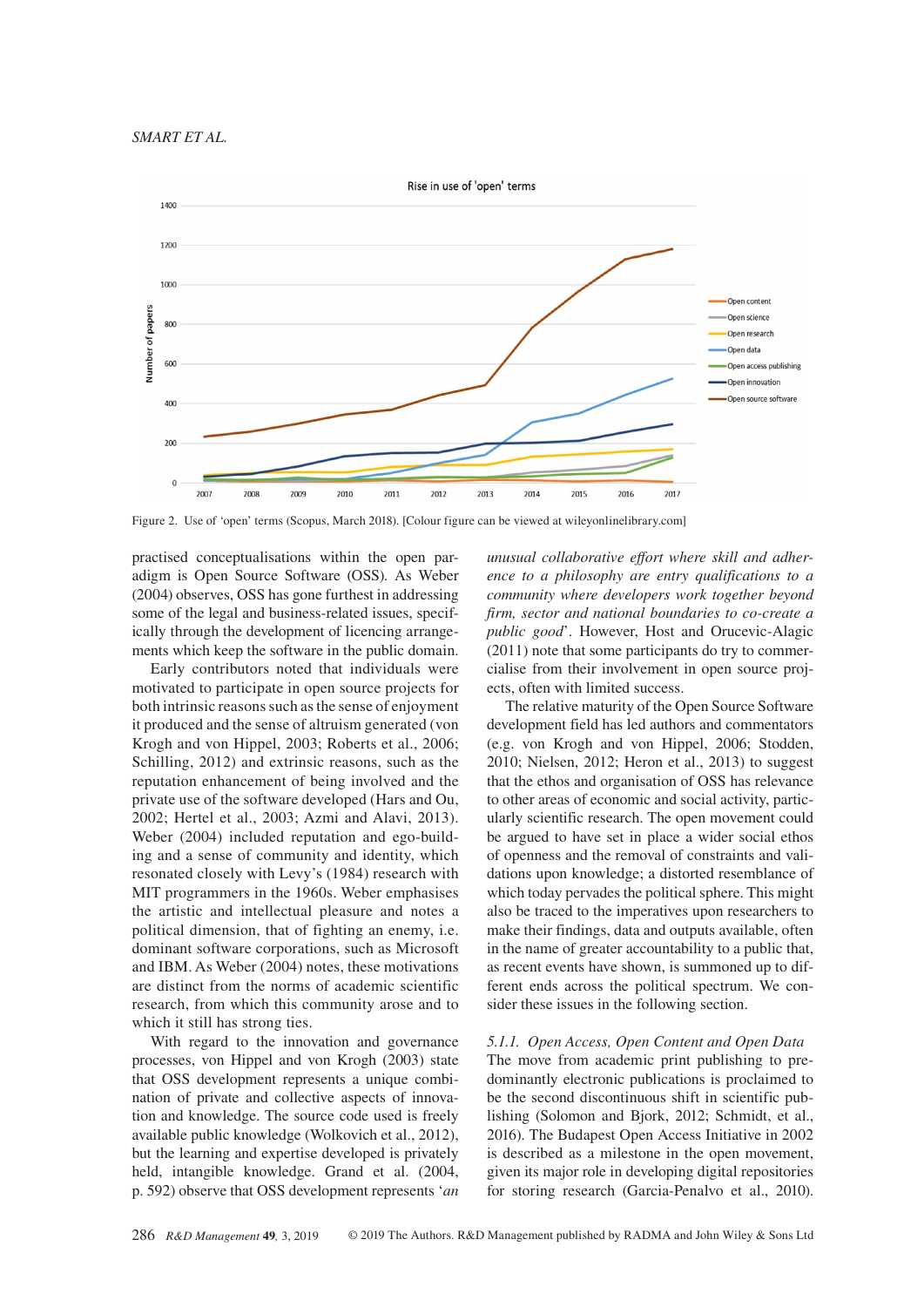The term open access (OA) has been defined as enabling content to be free to read and free to reuse (Piwowar et al., 2018). Other scholars have suggested different interpretations of OA that include that content is free to read online, free of charge and available digitally online (Willinsky, 2003; Matsubayashi et al., 2009; Laakso et al., 2011). With the movement towards OA arrangements seemingly unstoppable (Bernius, 2010; Laakso et al., 2011, Bisol et al., 2014; Czarnitzki et al., 2015), authors are considering the subsequent impacts on motivational and behavioural issues; including citation success (Lawrence, 2001; Eysenbach, 2006; Davis, 2009; Kim, 2010; McCabe and Snyder, 2014; Piwowar et al., 2018). However, Gaule and Maystre (2011) caution that a citation is not a proxy for wider dissemination as it fails to capture the invisible readers who do not contribute to scientific debate but may access papers, particularly in medicine. Whilst it may be difficult to quantify the wider dissemination of OA articles, Bernius (2010) argues that OA generates a positive impact by accelerating the scientific knowledge production process. This is notwithstanding a call for further empirical studies in this burgeoning field (Davis, 2009; Lyons and Booth, 2011; Grand et al., 2016; Lyons, 2016). This includes research into the take-up of OA scientific papers by other areas of society, specifically business and policymakers (European Commission, 2016; Vicente-Sáez and Martínez-Fuentes, 2018) to evaluate whether OA publishing can deliver the promised societal benefits. Whilst open access is important, there is also a need to consider how content and data can be made accessible (e.g. free OA Digital Object Identifier (DOI) service) to advance the Open Science movement (Piwowar et al., 2018).

Having first gained traction within the education community, e.g. OpenCourseWare from MIT, open content is now being applied in the cultural sphere, where distributed individuals or groups create and refine content, the most notable examples being Wikipedia or YouTube. Chelitois (2009) discusses open content initiatives in the light of Open Source Software development and IPR, and argues there is a distinction to be drawn between the production of functional goods, like software, and cultural goods, like art and music. Drawing on the principles of OSS, open content is covered by various licences, for example, the Free Art Licence and the Open Music Licence. One licence, namely the Creative Commons, is starting to dominate the arena of open content (Cheliotis, 2009).

The governance and regulation of open content sites has received growing attention with authors (Viegas et al., 2007; Forte et al., 2009; Altonen and Lanzara, 2010; Hullova et al., 2019). Ostrom's (1990) principles of collective self-governance encompass participative decision making, transparency, allowing for mutual monitoring, graduated sanctions against transgressors and conflict-resolution mechanisms. Ostrom's (1990) model of collective self-governance was originally applied to natural resource communities, but appears to match the regulatory framework that has emerged on Wiki-sites (Schroeder and Wagner, 2012).

Open Data have gained traction through national government initiatives towards greater transparency with the release of data sets relating to policy initiatives and publicly funded projects. In a knowledge production context, open data can be regarded as one of the building blocks of Open Science (Bisol et al., 2014; Robertson et al., 2014). The findings in science publications rest on supporting information, which in disciplines such as bio-science is freely available, but in other areas is aggregated by publishers and resold, thus limiting the accessibility and dissemination of the research communication. Scientists and open data advocates such as Murray-Rust (2008) argue that such data belong to the knowledge commons and that restrictions on re-use create an anti-commons. Murray-Rust (2008) calls for full open notebook science which would enable research data to be freely available before it is embedded in a published paper which might not be covered by open access arrangements. Rapid disclosure and discovery of new knowledge made available earlier in the research process is one of the key aims for open data advocates (Hampton et al., 2015; European Commission, 2016). Such a development has the potential to radically alter the way Open Science is conducted and further exploited in an Open Innovation milieu. There have been concerns from some quarters that the Creative Commons erodes boundaries and constraints on the use and understanding of intellectual output in such a way as to compromise the standards and rights of ownership characterising ideas and knowledge production (see e.g. Lyon, 2016; Curry, 2018).

# **6. Open Science and Open Innovation: a generative coupling**

Working through its contradictions to support the generative coupling between Open Science and Open Innovation, it might be suggested that normative structures are necessary to govern the creation of positive societal impacts from scientific knowledge production regimes. This is a process of co-evolution, co-existence and co-production. In 2012, 350 years after Oldbenburg introduced scientific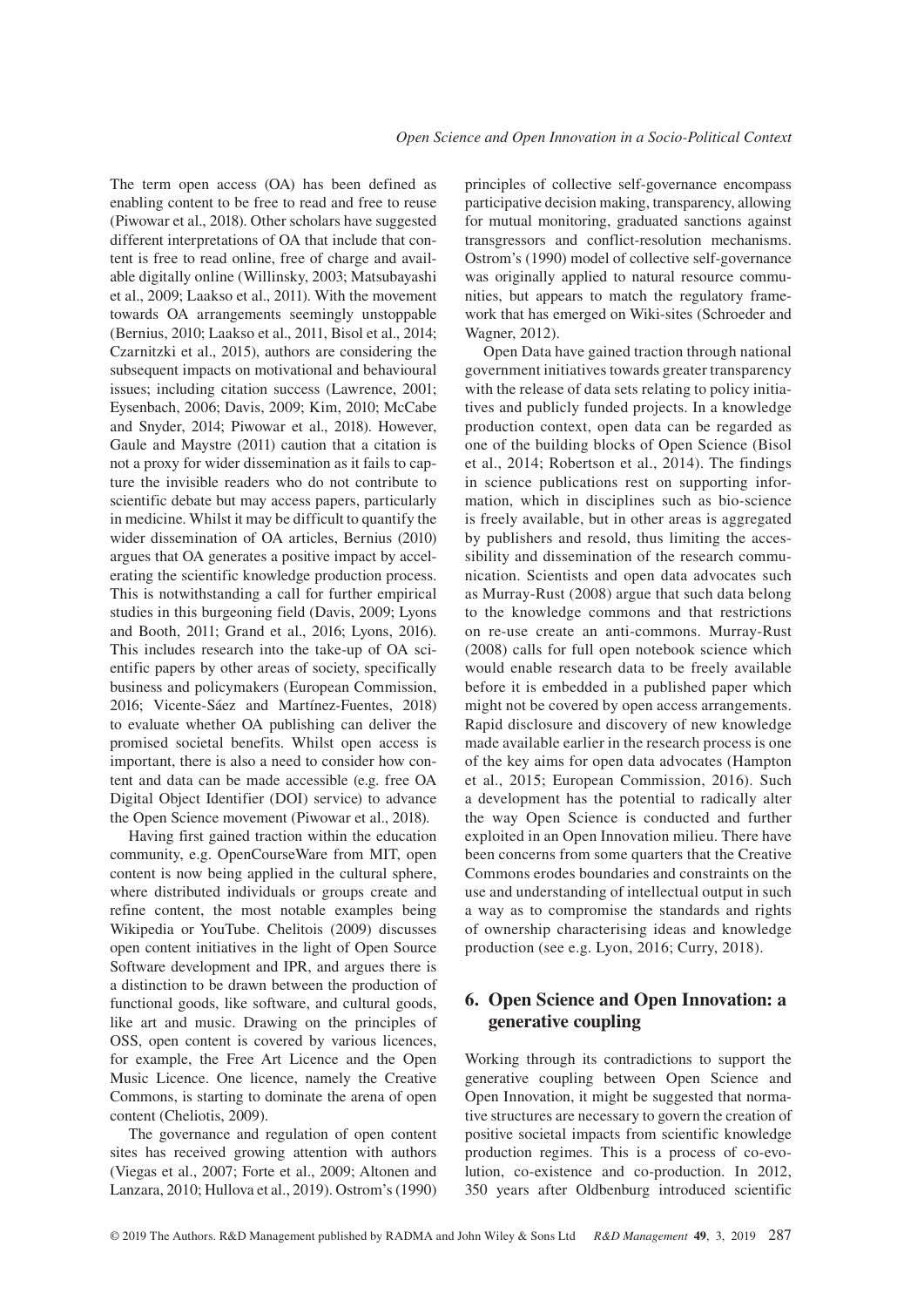papers to speed up the discovery process, the Royal Society published its report '*Science as an open enterprise: open data for Open Science*', making a series of recommendations on how institutions and scientists can ensure the Open Science (re)evolution delivers its social mission potential.

With implications that Open Science, as an ideal, represents a whole new way of producing knowledge (Deng, 2011; Nielsen, 2012; Peters and Roberts, 2012; Friesike et al., 2015; Morzy, 2015; Lyon, 2016; Arza and Fressoli, 2017; Jomier, 2017), authors have also been considering the challenges to, and limitations of, that ideal along some of the socio-political axes discussed above. A key issue is that of a data deluge (Hey and Trefethen, 2003; Hilbert and López, 2011; Hilbert, 2016). With so much data available, openness in scientific research is limited by attention space, that is, who is paying attention and what are they paying attention to (Beer, 2018)? Schroeder (2007) contends that the success of openness will depend on generating and sustaining the largest possible user or attention base. According to Meyer and Schroeder (2009), the challenge of a data deluge is more pressing in some fields than others. Their study found that e-research had more impact in computer sciences, medicine and mathematics and will have to find structures and processes to manage ever-increasing levels of data. A related problem is that of knowledge de-contextualisation (Mohamed, 2007) as tacit knowledge is lost as its codified counterpart is prepared for externalisation.

Another key issue raised, highly relevant to the contemporary populist politics of knowledge, is that of quality assurance. Hemlin and Rasmussen (2006) suggest that a move from a product focus of quality control to a process focus of quality monitoring is required in the networked world of diffused knowledge production. Quality monitoring would entail continuous (rather than episodic) evaluation by data users and lay people as well as traditional scientific peers. Given the wider set of quality evaluators, knowledge is assessed in terms of its societal as well as scientific value. The rise of big data, artificial intelligence and future quantum computing provides impetus for new platforms for the coproduction of knowledge, yet also raises concerns about how data is being generated and transformed for greater value and utility (Beer, 2018). The power of immense volumes of data is in an ability to re-combine elements to reveal patterns, understanding and future predications of societal challenges, such as modelling climate change and the occurrence of catastrophic events. Whilst the data and its analyses act as a pro-social force; significant concerns about personal data consent and

digital exclusion in society, the independence of the scientific process and the objectivity of knowledge from pressures towards popularisation and politicisation remain (Hilbert, 2016).

# *6.1. The socio-politics of openness in knowledge production regimes*

Open Science described by the National Academies of Sciences, Engineering, and Medicine (NASEM) 2018 Report entitled 'Open Science by Design' suggests that the continuing advances in information technologies enable global research enterprise collaborations with multiple stakeholders to create a new Open Science ecosystem. Characteristic examples of this mode of science would include the research project Galaxy Zoo, where amateur astronomers volunteered and assisted in the classification of galaxies. The appropriation and exploitation model here is one of Open Innovation, with disparate, networked participants able to contribute to scientific endeavour for broader societal impact, as demonstrated by The Training Partnership UK in the public and private education sectors. Therefore, this paper argues for an extension of the NASEM Open Science ecosystem in which Open Science is coupled with Open Innovation in a generative link.

Open Science and Open Innovation symbolise inclusivity, diversity and social responsibility; albeit carrying contradictions specific to the current social and political conjuncture. The earlier Open Science model (Oldenburg  $17<sup>th</sup>$ ) was inhibited by the limits and constraints upon participation and reception, leading to a relatively closed innovation model. However, it might be the case that the new Open Science paradigm forecloses innovation, owing to a lack of limits and constraints and specifically standards that act to qualify and validate knowledge and make it meaningful, useful and socially impactful for end users. Here, it might be useful to think of recent applications of Alisdair MacIntyre's understanding of virtue in organisational life as consisting in a dialectic between practices and their inhibition by institutions (Moore, 2012), which features abundantly in the Open Source Software (OSS) scholarship (von Krogh, 2003). In spite of the store set by openness in this area of scientific activity, OSS would be nothing without the capacity of institutions to constrain open practices and the motivations of the actors involved within reasonable and useful limits (von Krogh et al., 2012). Innovation can only follow from practice should the institutional channels be in place. Similarly, as recent critics of openness remind us, '[s]cience cannot function without some monopolisation of expertise', and hence democratic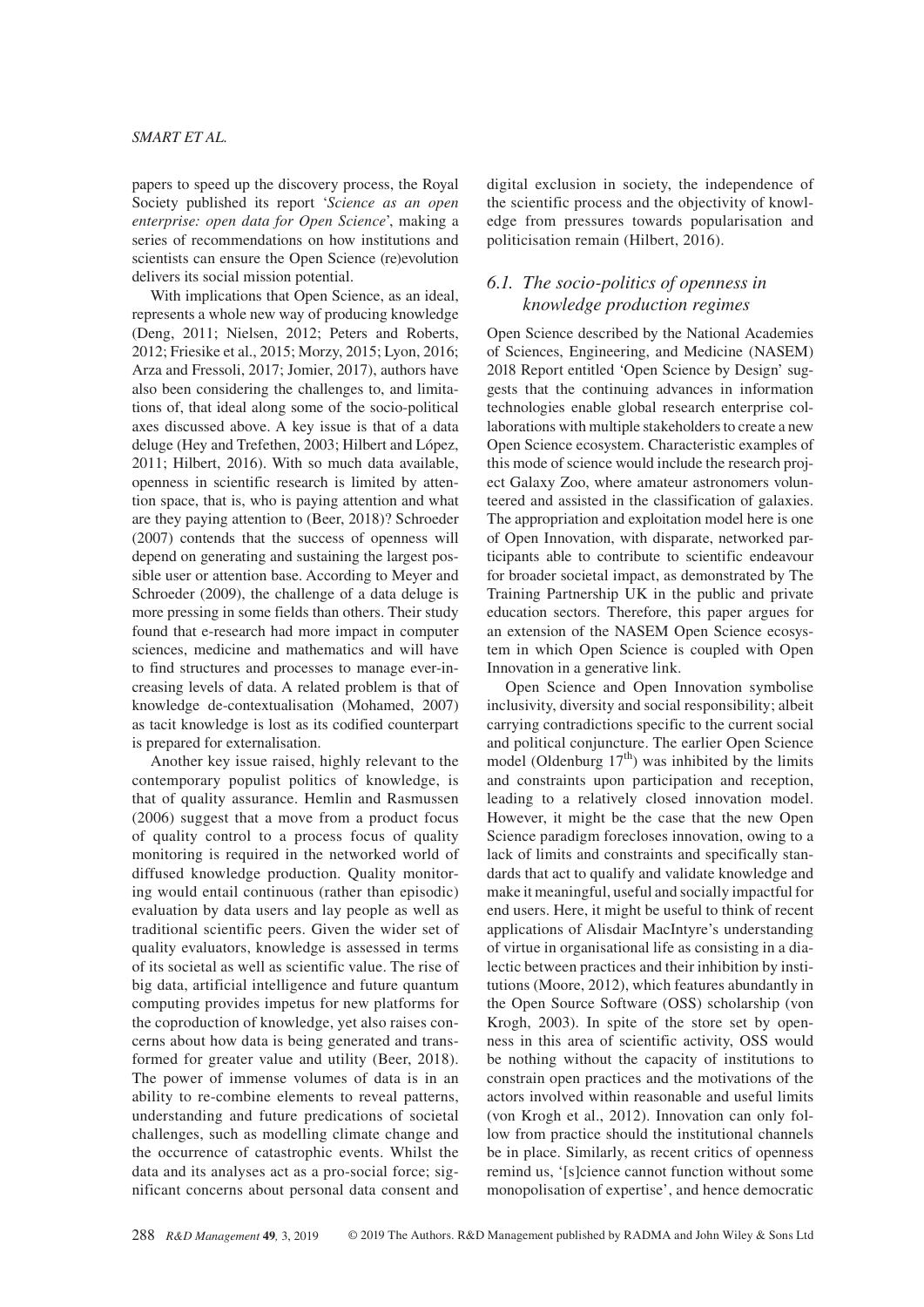discussion infringes upon specialised knowledge (Turner, 2003, quoted in Nerlich et al., 2018, p. 5). This risk is especially acute in a post-truth age where populism demands the stripping away of layers of mediation and deliberation between the public and technocratic or expert elites that can help sift what is objective or practical from what is not. Applied to scientific knowledge production, this de-institutionalisation of science may short circuit the generative link between Open Science and Open Innovation.

Thus, the question now is, how far in this developing social and political context, can the theoretical ideal of an Open Science and Open Innovation link be fulfilled? This paper suggests that the development of Open Source Software (Stodden, 2010; Athey and Ellison, 2014) may give some clues as to how it may advance. For example, Nielsen (2012) compares the potential of new Open Science to the knowledge created by open source projects. In the open source community, code is modified almost continuously, leading to the proposition that the Open Science– Open Innovation coupling could benefit from the same quick-fire improvements, but is held back currently by the academic publication, citation and IPR constraints which slow down academic discovery, appropriation and full exploitation for societal gains.

Whilst Open Science shares attributes (i.e. heterogeneity, transdisciplinary, reflexivity) with Mode 2, post-normal science, and Triple, Quadruple and Quintuple Helix models (Carayannis et al., 2018), it offers an alternative to the future of knowledge production that runs counter to the privatisation-centred models of Academic Capitalism (Slaughter and Leslie, 1997, 2001) and post-academic science (Ziman, 2000). Such models articulate the declining degree to which the higher education sector is beholden to the public good, and the inclining degree to which it is obliged to the global extra academic market pressures. Ziman (2001, 2003) argues about the social dimension of science and the social responsibility of scientists. However, this takes on a new complexion in the present social and political state of affairs, characterised by populist upheaval and a reconfiguration of the relationship between the people, the state, knowledge and expertise. Although some academics continue to express criticism about the potential for university science commercialisation to generate meaningful value (Davis et al., 2011), there appears to be no obvious down turn in the momentum that has gathered for its expansion into the future (Lockett et al., 2013).

This paper proffers that modern day knowledge production regimes continue to be governed by an ethos that embodies Merton's norms; but they are subject to changing institutional forces demanding greater public accountability and responsiveness to societal needs in the face of declining public funding. Such changes are being met with varying degrees of porosity or openness in the scientific R&D process, with an ever-expanding range of stakeholders to ensure appropriation, exploitation and innovation. However, this must happen in such a way as to resist the pressures to debase the knowledge production through the rejection of disinterestedness and expertise; so will mean preserving Mertonian ideals. The latter will be especially important if Open Science and downstream Open Innovation practices are to deliver societal improvements; in light of the inherent contradictions in Mode 2, post-normal and post-academic science knowledge production regimes, exacerbated by the contemporary politics of knowledge.

# *6.2. Merton's norms, moral purpose and agency for innovation*

In the  $21<sup>st</sup>$  century, as science adapts to networked technologies, the concept of Open Science as conceived in the tradition of Merton is evolving. The populist politics of openness resonates in 'policy initiatives to "open up" science in response to perceived legitimacy crises in research and innovation systems and in the relationship between science and policymaking' (Nerlich et al., 2018, p. 3). This legitimacy crisis not only owes in part to the decline of Mertonian norms, but may incubate much worse if unexplored, posing the question as to whether a return to Merton offers a renewed moral purpose and agency for future science and innovation endeavours; in a world with pressing global challenges. Bucchi (2015, p. 233) questions Mertonian 'values and norms in science in the light of relevant organisational changes that have marked science in recent decades, as well as the resilience of the concept of "scientific community" to those changes'. In response, Sztompka (2007, p. 211) suggests that 'in this period of "post-academic science", Mertonian norms lose some of their binding moral power, and the decay of trust in science is the predictable result'. But it might also be said that the Mertonian norms, insofar as that the scientific discovery process is, in theory, accessible to everyone with an Internet-enabled device, warrant a review. Therefore, we comment on Merton's four institutional norms and the theoretical implications on Open Science practice, as an antecedent to Open Innovation with moral ambitions.

Merton's norm of universalism, where ideas are evaluated without prejudice against their proponent is consistent with the opportunity Open Science affords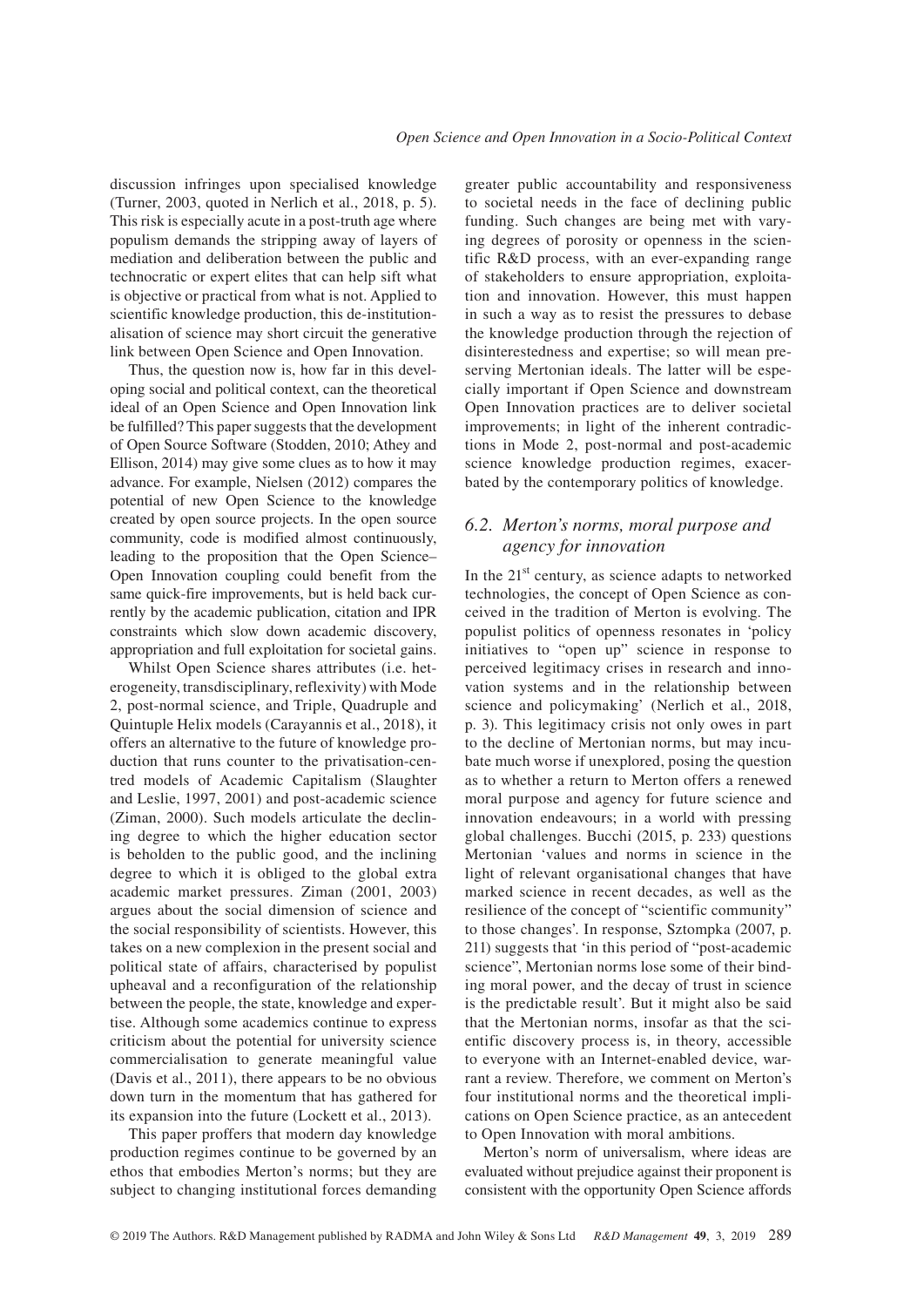to ordinary people to become involved in scientific discovery, but also guards against the capacity for sectional interests to propose politicised or popularised competing notions of truth such as conspiracy theories or quack forms of science. With such boundaries in force, increasing levels of participation in science may be a neutralising counter to the Matthew effect (Merton, 1968,1988) where established scientists often get credit for work which can equally, or more readily, be given to lesser known researchers (or non-experts) raising important questions about the meritocratic process. Similarly, Open Science is in accord with the norm of communism, where scientific knowledge is a product of social collaboration that is shared by society. The use of Creative Commons licences to ensure IPR remains in the public domain is a tangible expression of this norm, and it is the presence of such institutionalised terms of engagement that mediate shared collaboration and make it scientifically meaningful and useful to stakeholders. The key threat in this context remains state policy in science, academic funding and the impact agenda. While new Open Science strengthens the collaboration and sharing ethos, and states and funding councils have moved to embrace these as vehicles for promoting the social utility of science, the institutional environment that defines state policy has not challenged (and in fact may be increasing) the involvement of commercial bodies in science. Thus, the celebration of citizen scientists may be premature, as corporations and entrepreneurs, in their role as civil society and citizenry, are enabled to play a significant role. Unless existing in isolation from Merton's other norms, universalism may prove to be a less discernible Trojan horse for (corporate) particularism.

By contrast, the norm of disinterestedness, where the scientific body exerts peer pressure on scientists to ensure their work is rigorous and robust is subject to challenge under Open Science; as scientific discovery may be conducted outside traditional academic institutional structures with open innovators. This runs the risk of removing the forms of deliberation and mediation that validate scientific knowledge and expertise and invite claims of competing particularistic truths and a 'radical pluralisation of the forms of legitimacy' (Rosanvallon, 2011, quoted in Brown, 2018, p. 175). The norm of organised scepticism suggests that the scientific community is the guardian of scientific findings that may (or may not) cause controversy with other institutional bodies. This too is under pressure in the new Open Science regime from fragmentation of the discovery process and its extension into non-traditional settings, with the potential compromises this invites with foregoing social and political trends around the status of knowledge, truth and expertise.

Merton's norms, whilst applicable to the traditional science model which envisaged science as a profession, cannot be applied as easily to the Open Science which embraces non-expert lay-people as well as professionals; hence, there is tension between the norms of communism and universalism, and disinterestedness and organised scepticism. Yet, the roots of this tension and the ostensible incompatibility of the Mertonian paradigm and Open Science do not stem from intrinsic contradictions between them. The emplacement of the new Open Science practices within the existing institutional environment that gives primacy to the privatisation of science causes tension and particularly the privatisation of funding, the private appropriation of the fruits of science in the form of property, and the hedging of collectively produced knowledge behind paywalls of various kinds. Nevertheless, cognisance of these norms is imperative to develop openness in knowledge production regimes, whilst protecting it against what recent scholarship has termed a 'monstrous' populist 'politics of openness' (Nerlich et al., 2018).

# **7. Concluding remarks**

In response to our principle research question, 'Is the nature of the relationship between Open Science and Open Innovation conducive to a knowledge production regime for societal improvement?', this paper offers some concluding remarks. As Willinsky (2005) notes, the convergence of open approaches to intellectual property represents a common commitment to the public good, and universities remain the primary force in sustaining this open knowledge economy, which extends well beyond their sphere (see also McNie et al., 2016; Rau et al., 2018). Indeed, the contemporary socio-political context in which Higher Education Institutions (HEIs) are re-imaging their civic missions in the face of anti-establishment populist politics; provides added momentum.

Such conditions can help foster the generative link between Open Science and Open Innovation, as long as some sense is kept of Mertonian norms to mediate openness in the link. With institutional agencies increasingly persuaded by the social benefits of such a configuration, and a growing body of scientists pushing the open ideals, the trend towards greater openness and exploitation in the research process seems inevitable. This has implications for individual scientists, their institutions and the higher education sector and their non-academic (e.g. enterprise) partners in the way research is designed, conducted, appropriated, used and evaluated as a public and private good. Universities must develop their policies and infrastructure to support open research initiatives;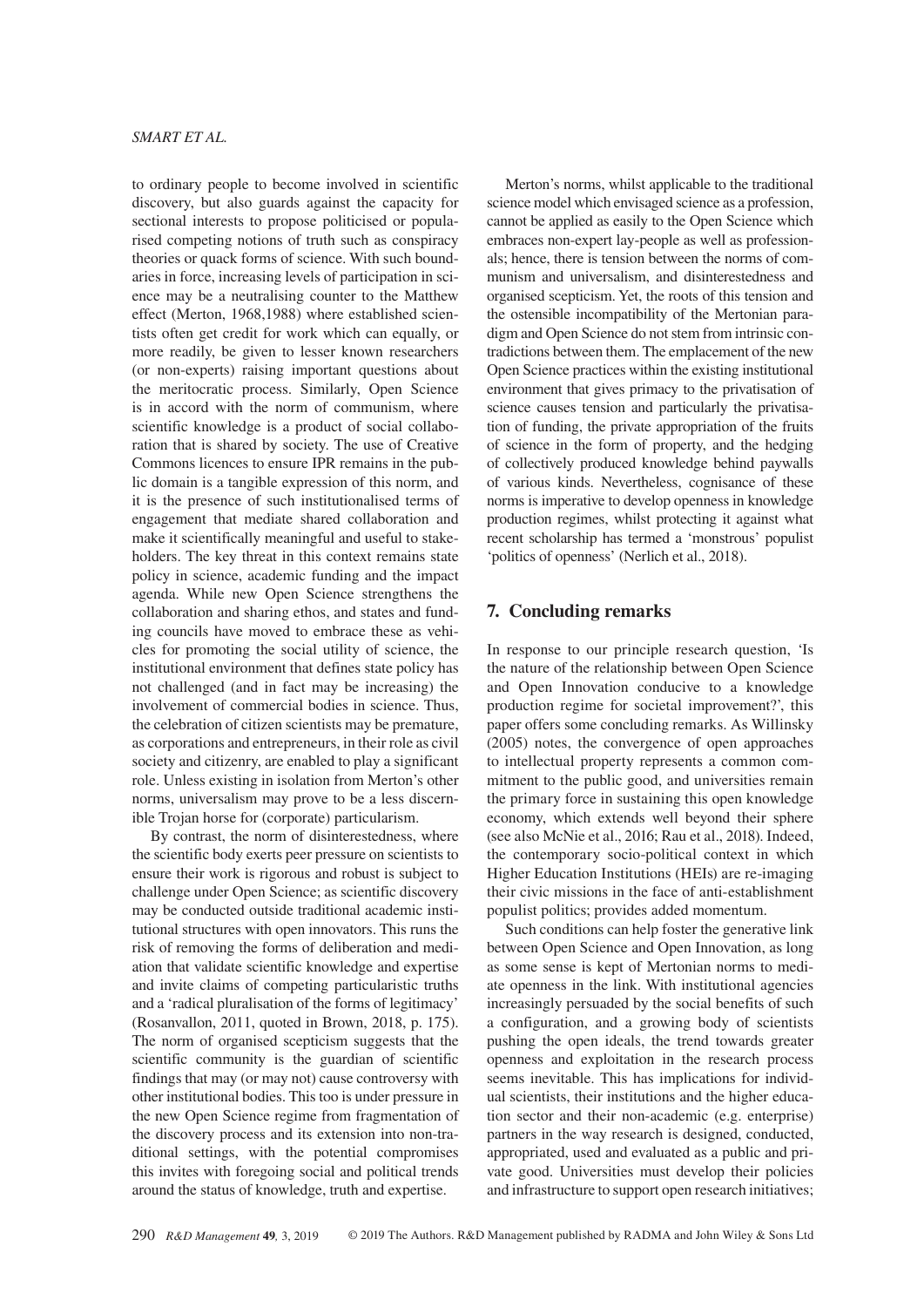research councils must set in their requirements for funding new research streams and co-ordinating open approaches in collaboration with public, private and third sectors; and governments must provide guidance in terms of future research policymaking.

New Open Science is still maturing and more empirical studies on its impact, such as those by Schroder (2008), Woelfle et al. (2011) and Meyer and Schroeder (2015), are needed. There are many areas to be explored, including, for example, the behavioural aspects of working in an Open Science–Open Innovation environment for experts and non-expert partners; the economic and institutional effects of the recombinant knowledge production regime; contributions to an inclusive and sustainable economy and the challenges of handling intellectual property rights.

More widely, the development of a generative link between open approaches to science and innovation adds to the ongoing debate about the changing nature of knowledge production regimes, within a socio-political context. For example, there are implications for the debate about research relevance and research impact (see, for example, Starkey and Madan, 2001; Van de Ven and Johnson, 2006; Kieser and Leiner, 2009; Bresnen and Burrell, 2013; Perkman and West, 2014; Bager, 2018; Hamet and Michel, 2018; Narasimhan, 2018) in the field of management and organisation studies. The open model advocates collaboration between academia, industry/business, government, civic communities and the media and is an important antecedent for innovation that is mission-led for societal improvement. This paper adds the caveat that this also requires awareness of the potential pitfalls of openness in a populist age and the need to maintain norms that militate against them.

# **Acknowledgements**

This work acknowledges the Engineering and Physical Sciences Research Council (EPSRC) Centre of Excellence for Industrial Sustainability (Grant Reference: EP/I033351/1)

#### **References**

- Adams, R.J., Smart, P., and Huff, A.S. (2017) Shades of grey: guidelines for working with the grey literature in systematic reviews for management and organisational studies. *International Journal of Management Reviews*, **19**, 4, 432–454.
- Aleksic, J., Alexa, A., Attwood, T.K., Hong, N.C., Dahlö, M., Davey, R., Dinkel, H., Förstner, K.U., Grigorov, I.,

Hériché, J.K., and Lahti, L. (2015) An Open Science peer review oath. *F1000Res*, **3**. [https://www.ncbi.nlm.](https://www.ncbi.nlm.nih.gov/pmc/articles/PMC4304228.1/) [nih.gov/pmc/articles/PMC4304228.1/.](https://www.ncbi.nlm.nih.gov/pmc/articles/PMC4304228.1/)

- Altonen, A. and Lanzara, G.F. (2010) *Unpacking Wikipedia Governance: The Emergence of a Bureaucracy of Peers?* Buenos Aires: LAEMOS. [http://www.egosnet.org/jart/prj3/egosnet/data/uploa](http://www.egosnet.org/jart/prj3/egosnet/data/uploads/LAEMOS,20202010) [ds/LAEMOS,20202010](http://www.egosnet.org/jart/prj3/egosnet/data/uploads/LAEMOS,20202010).
- Arza, V. and Fressoli, M. (2017) Systematizing benefits of Open Science practices. *Information Services and Use*, **37**, 463–474.
- Athey, S. and Ellison, G. (2014) Dynamics of open source movements. *Journal of Economics & Management Strategy*, **23**, 2, 294–316.
- Azmi, I.M. and Alavi, R. (2013) Patents and the practice of Open Science among government research institutes in Malaysia: the case of Malaysian rubber board. *World Patent Information*, **35**, 3, 235–242.
- Bager, T. (2018) Knowledge exchange and management research: barriers and potentials. *European Business Review*, **30**, 2, 169–182.
- Baldini, N. (2009) Implementing Bayh-Dole-like laws: faculty problems and their impact on university patenting activity. *Research Policy*, **38**, 1217–1224.
- Barjak, F., Lane, J., Kertcher, Z., Poschen, M., Procter, R., and Robinson, S. (2009) Case studies of e-infrastructure adoption. *Social Science Computer Review*, **27**, 4, 583–600.
- Beer, D. (2018) Envisioning the power of data analytics. *Information, Communication & Society*, **21**, 3, 465–479.
- Benessia, A., Funtowicz, S., Giampietro, M., Pereira, Â.G., Ravetz, J.R., Saltelli, A., Strand, R., and van der Sluijs, J.P. (2016) Science on the verge. Tempe, AZ and Washington, DC: Consortium for Science, Policy & **Outcomes**
- Bernius, S. (2010) The impact of open access on the management of scientific knowledge. *Online Information Review*, **34**, 583–603.
- Bisol, G.D., Anagnostou, P., Capocasa, M., Bencivelli, S., Cerroni, A., Contreras, J.L., Enke, N., Fantini, B., Greco, P., Heeney, C., and Luzi, D. (2014) Perspectives on Open Science and scientific data sharing: an interdisciplinary workshop. *Journal of Anthropological Sciences*, **92**, 179–200.
- Bresnen, M. and Burrell, G. (2013) Journals à la mode? Twenty years of living alongside Mode 2 and the new production of knowledge. *Organization*, **20**, 1, 25–37.
- Breznitz, S.M. and Etzkowitz, H. (eds) (2017) *University technology Transfer: The Globalization of Academic Innovation*. New Jersey: Routledge.
- Brown, M.B. (2018) Expertise. In: Nerlich, B., Hartley, S., Raman, S., and Smith, A. (eds), *Introduction, in Science and the Politics of Openness: Here be monsters*. Manchester: Manchester University Press. pp. 169–175.
- Brundtland, G.H., Khalid, M., Agnelli, S., and Al-Athel, S. (1987) *Our Common Future*. New York: World Commission on Environment and Development.
- Bucchi, M. (2014) *Science and the Media: Alternative Routes to Scientific Communications*. Volume **1**. London: Routledge.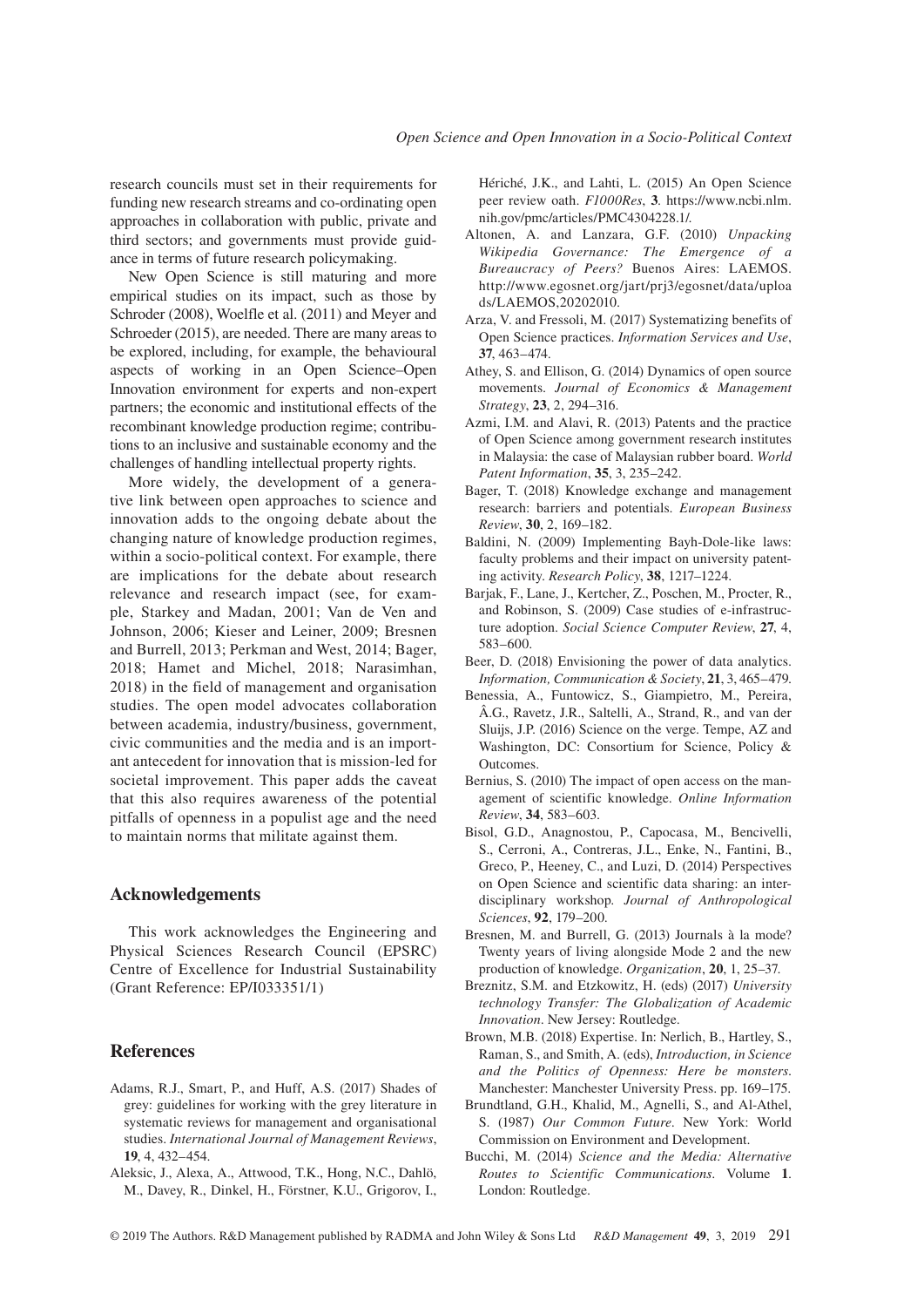- Bucci, M. (2015) Norms, competition and visibility in contemporary science: the legacy of Robert K. Merton. *Journal of Classical Sociology*, **15**, 3, 233–252.
- Bucheler, T. and Sieg, J.H. (2011) Understanding science 2.0: crowdsourcing and Open Innovation in the scientific method. *Procedia Computer Science*, **7**, 327–329.
- Carayannis, E.G., Grigoroudis, E., Campbell, D.F., Meissner, D., and Stamati, D. (2018) The ecosystem as helix: an exploratory theory-building study of regional co-opetitive entrepreneurial ecosystems as Quadruple/ Quintuple Helix Innovation Models. *R&D Management*, **48**, 1, 148–162.
- Chataway, J., Hanlin, R., and Kaplinsky, R. (2014) Inclusive innovation: an architecture for policy development. *Innovation and Development*, **4**, 1, 33–54.
- Cheliotis, G. (2009) From open source to open content: organization, licensing and decision processes in open cultural production. *Decision Support Systems*, **47**, 229–244.
- Chesbrough, H. and Di Minin, A. (2014) Open social innovation. In: Chesbrough, H., Vanhaverbeke, W., and West, J. (eds.), *New Frontiers in Open Innovation* (Vol. 16, pp. 301–315). Oxford, UK: Oxford University Press.
- Chesbrough, H., Vanhaverbeke, W., and West, J. (eds) (2006) *Open Innovation: Researching a New Paradigm*. Oxford, UK: Oxford University Press on Demand.
- Ciarli, T. and Ràfols, I. (2019) The relation between research priorities and societal demands: the case of rice. *Research Policy*, **48**, 4, 949–967.
- Colapinto, C. and Porlezza, C. (2012) Innovation in creative industries: from the quadruple helix model to the systems theory. *Journal of the Knowledge Economy*, **3**, 4, 343–353.
- Colombo, G., Dell'Era, C., and Frattini, F. (2015) Exploring the contribution of innovation intermediaries to the new product development (NPD) process: a typology and an empirical study. *R&D Management*, **45**, 2, 126–146.
- Curry, S. (2018) Open access: the beast that no-one could or should – control? In: Nerlich, B., Hartley, S., Raman, S., and Smith, A. (eds), *Science and the Politics of Openness: Here be Monsters*. Manchester: Manchester University Press. pp. 33–54.
- Czarnitzki, D., Grimpe, C., and Pellens, M. (2015) Access to research inputs: open science versus the entrepreneurial university. *The Journal of Technology Transfer*, **40**, 6, 1050–1063.
- David, P.A. (1998) Common agency contracting and the emergence of "Open Science" institutions. *American Economic Review*, **88**, 15–21.
- David, P.A. (2004) Understanding the emergence of 'Open Science' institutions: functionalist economics in historical context. *Industrial and Corporate Change*, **13**, 571–589.
- David, P.A. and Hall, B.H. (2006) Property and the pursuit of knowledge: IPR issues affecting scientific research. *Research Policy*, **35**, 767–771.
- Davis, L., Larsen, M.T., and Lotz, P. (2011) Scientists' perspectives concerning the effects of university patenting on the conduct of academic research in the life sciences. *The Journal of Technology Transfer*, **36**, 1, 14–37.
- Davis, P.M. (2009) Author-choice open-access publishing in the biological and medical literature: a citation analysis. *Journal of the American Society for Information Science and Technology*, **60**, 3–8.
- Delfanti, A. (2010) Users and peers. From citizen science to P2P science. *JCOM*, **09**, 1–5.
- Deng, F. (2011) Open institutional structure. *Quarterly Journal of Austrian Economics*, **14**, 416–441.
- Diercks, G., Larsen, H., and Steward, F. (2019) Transformative innovation policy: Addressing variety in an emerging policy paradigm. *Research Policy*, **48**, 4, 880–894.
- Etzkowitz, H. (1998) The norms of entrepreneurial science: cognitive effects of the new university–industry linkages. *Research Policy*, **27**, 823–833.
- Etzkowitz, H. and Ranga, M. (2015) Triple Helix systems: an analytical framework for innovation policy and practice in the Knowledge Society. In: Mitra, J. and Edmondson, J. (eds), *Entrepreneurship and Knowledge Exchange*, 1st edn. New York: Routledge. pp. 117–158.
- European Commission. (2015) *Study on Open Science. Impact, Implications and Policy Options*.
- European Commission. (2016) *Open Innovation, Open Science, Open to the World: A Vision for Europe*.
- Eysenbach, G. (2006) Citation advantage of open access articles. *PLoS Biology*, **4**, e157.
- Fabrizio, K.R. and Di Minin, A. (2008) Commercializing the laboratory: faculty patenting and the Open Science environment. *Research Policy*, **37**, 914–931.
- Fini, R., Rasmussen, E., Siegel, D., and Wiklund, J. (2018a) Rethinking the commercialization of public science: from entrepreneurial outcomes to societal impacts. *Academy of Management Perspectives*, **32**, 1, 4–20.
- Fini, R., Rasmussen, E., Wiklund, J., and Wright, M. (2018b) Theories from the Lab: How Research on Science Commercialization can Contribute to Management Studies. *Journal of Management Studies.*
- Fisher, E. (2017) Responsible innovation in a post-truth moment. *Journal of Responsible Innovation*, **4**, 1, 1–4.
- Follett, R. and Strezov, V. (2015) An analysis of citizen science based research: usage and publication patterns. *PLoS ONE*, **10**, 11, e0143687.
- Franzoni, C. and Sauermann, H. (2014) Crowd science: the organization of scientific research in open collaborative projects. *Research Policy*, **43**, 1, 1–20.
- Friesike, S., Widenmayer, B., Gassmann, O., and Schildhauer, T. (2015) Opening science: towards an agenda of Open Science in academia and industry. *Journal of Technology Transfer*, **40**, 4, 581–601.
- Frote, A., Larco, V., and Bruckman, A. (2009) Decentralization in Wikipedia governance. *Journal of Management Information Systems*, **26**, 49–72.
- Fry, J., Schroeder, R., and den Besten, M. (2009) Open Science in e-science: contingency or policy? *Journal of Documentation*, **65**, 6–32.
- Funtowicz, S. and Ravetz, J. (1991) A new scientific methodology for global environmental issues. In: Costanza, R. (ed.), *Ecological Economics: The Science and*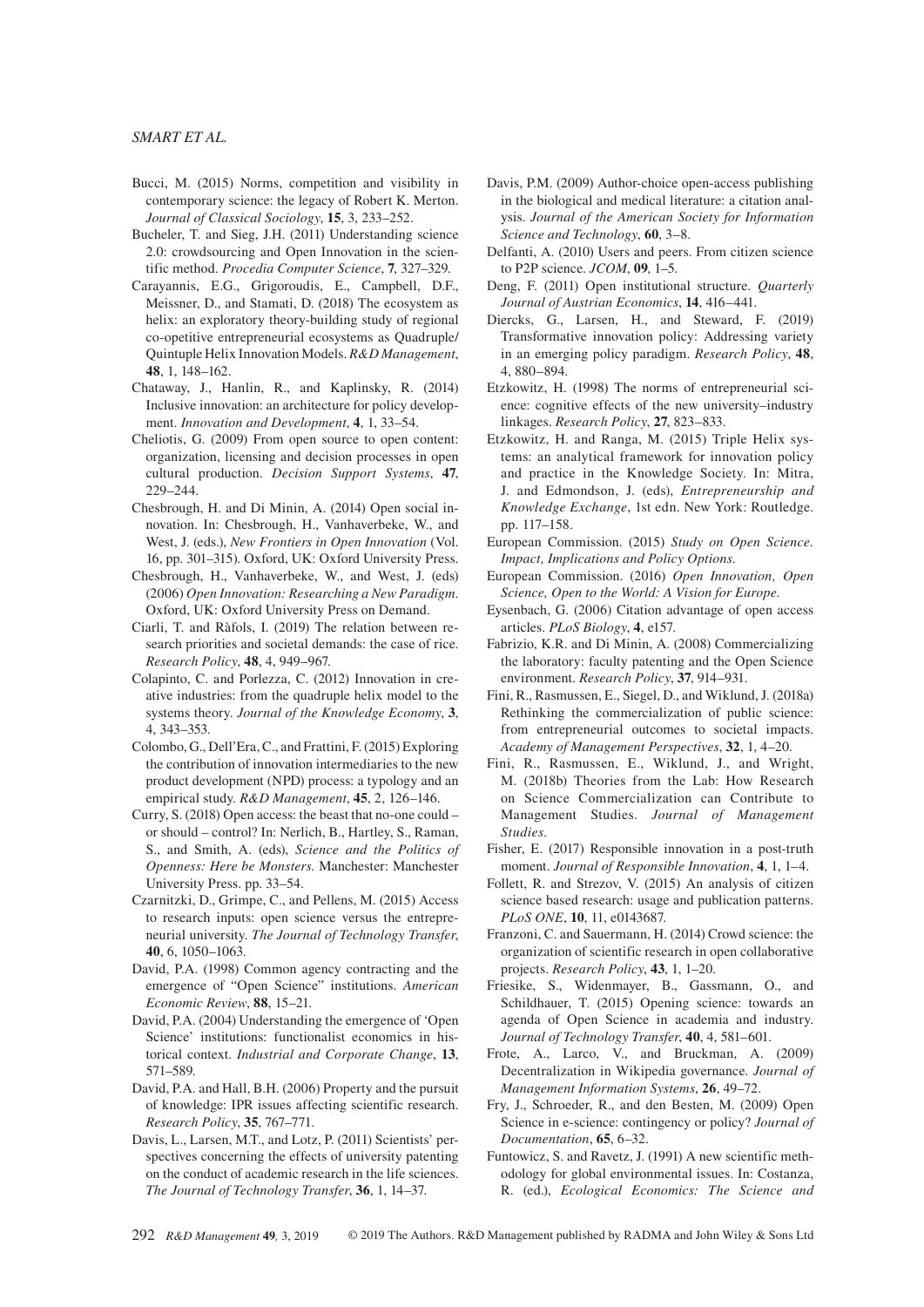*Management of Sustainability*. New York: Columbia University Press. pp. 137–152.

- Funtowicz, S. and Ravetz, J. (1993) Science for the post-normal age. *Futures*, **25**, 739–755.
- Garcia-Penalvo, F., Garcia de Figuerola, C., and Merlo, J. (2010) Open knowledge: challenges and facts. *Online Information Review*, **34**, 520–539.
- Gaule, P. and Maystre, N. (2011) Getting cited: does open access help? *Research Policy*, **40**, 1332–1338.
- Gehring, R.A. (2006) The institutionalization of open source. *Poiesis & Praxis*, **4**, 1, 54–73.
- Gibbons, M. (2000) Mode 2 society and the emergence of context-sensitive science. *Science and Public Policy*, **27**, 3, 159–163.
- Gibbons, M., Limoges, C., Nowotny, H., Schwartzman, S., Scott, P., and Trow, M. (1994) *The New Production of Knowledge: The Dynamics of Science and Research in Contemporary Societies*. London: Sage.
- Giordani, P.E., Rullani, F., and Zirulia, L. (2018) Endogenous growth of open collaborative innovation communities: a supply-side perspective. *Industrial and Corporate Change*, **27**, 4, 745–762.
- Grand, S., von Krogh, G., Leonard, D., and Swap, W. (2004) Resource allocation beyond firm boundaries: a multi-level model for open source innovation. *Long Range Planning*, **4**, 591–610.
- Grand, A., Wilkinson, C., Bultitude, K., and Winfield, A.F.T. (2016) Mapping the hinterland: data issues in Open Science. *Public Understanding of Science*, **25**, 1, 88–103.
- Hamet, J. and Michel, S. (2018) Rigor, relevance, and the knowledge "market". *European Business Review*, **30**, 2, 183–201.
- Hampton, S.E., Anderson, S.S., Bagby, S.C., Gries, C., Han, X., Hart, E.M., Jones, M.B., Lenhardt, W.C., MacDonald, A., Michener, W.K., Mudge, J., Pourmokhtarian, A., Schildhauer, M.P., Woo, K.H., and Zimmerman, N. (2015) The Tao of Open Science for ecology. *Ecosphere*, **6**, 7, 120.
- Hars, A. and Ou, S. (2002) Working for free? Motivations for participation in open-source projects. *International Journal of Electronic Commerce*, **6**, 25–39.
- Hemlin, S. and Rasmussen, S.B. (2006) The shift in academic quality control. *Science, Technology and Human Values*, **31**, 173–198.
- Heron, M., Hanson, V.L., and Ricketts, I. (2013) Open source and accessibility: advantages and limitations. *Journal of Interaction Science*, **1**, 1, 1–10.
- Hertel, G., Niedner, S., and Herrmann, S. (2003) Motivation of software developers in open source'projects: an internet-based survey of contributions to the Linux kernel. *Research Policy*, **32**, 1159–1177.
- Hey, T. and Trefethen, A. (2003) e-science and its implications. *Philosophical Transactions of the Royal Society*, **361**, 1809–1825.
- Hilbert, M. (2016) Big data for development: a review of promises and challenges. *Development Policy Review*, **34**, 1, 135–174.
- Hilbert, M. and López, P. (2011) The world's technological capacity to store, communicate, and compute information. *Science*, **332**, (6025), 60–65.
- von Hippel, E. and von Krogh, G. (2003) Open source software and the "private-collective" innovation model: issues for Organization Science. *Organization Science*, **14**, 209–223.
- Holmes, S. and Smart, P. (2009) Exploring Open Innovation practice in firm-nonprofit engagements: a corporate social responsibility perspective. *R&D Management*, **39**, 4, 394–409.
- Host, M. and Orucevic-Alagic, A. (2011) A systematic review of research on open source software in commercial software development. *Information and Software Technology*, **53**, 616–624.
- Huizingh, E.K.R.E. (2010) Open innovation: state of the art and future perspectives. *Technovation*, **31**, 2–9.
- Hullova, D., Simms, C.D., Trott, P., and Laczko, P. (2019) Critical capabilities for effective management of complementarity between product and process innovation: cases from the food and drink industry. *Research Policy*, **48**, 1, 339–354.
- Jankowski, N.W. (2007) Exploring e-science: an introduction. *Journal of Computer-Mediated Communication*, **12**, 549–562.
- Jomier, J. (2017) Open Science: towards reproducible research. *Information Services and Use*, **37**, 361–367.
- Kelly, A.H. and McGoey, L. (2018) Facts, power and global evidence: a new empire of truth. *Economy and Society*, **47**, 1, 1–26.
- Kieser, A. and Leiner, L. (2009) When the rigour-relevance gap in management research is unbridgeable. *Journal of Management Studies*, **46**, 516–533.
- Kim, J. (2010) Faculty self archiving: motivations and barriers. *Journal of the American Society for Information Science and Technology*, **61**, 1909–1922.
- von Krogh, G. (2003) How does social software change knowledge management? Toward a strategic research agenda. *The Journal of Strategic Information Systems*, **21**, 154–164
- von Krogh, G., Haefliger, S., Spaeth, S., and Wallin, M.W. (2012) Carrots and rainbows: motivation and social practice in open source software development. *MIS Quarterly*, **36**, 2, 649–676.
- von Krogh, G. and von Hippel, E. (2003) Special issue on open source software development. *Research Policy*, **32**, 1149–1157.
- von Krogh, G. and von Hippel, E. (2006) The promise of research on open source software. *Management Science*, **52**, 975–983.
- Laakso, M., Welling, P., Bukvova, H., Nyman, L., Bjork, B.-C., and Hedlund, T. (2011) The development of open access journal publishing from 1993–2009. *PLoS ONE*, **6**, e20961.
- Lane, J., Stodden, V., Bender, S., and Nissenbaum, H. (eds) (2014) *Privacy, Big Data, and the Public Good: Frameworks for Engagement*. Cambridge: Cambridge University Press.
- Larsen, M.T. (2011) The implications of academic enterprise for public science: an overview of the empirical evidence. *Research Policy*, **40**, 6–19.
- Lawrence, S. (2001) Free online availability substantially increases a paper's impact. *Nature*, **411**, 521.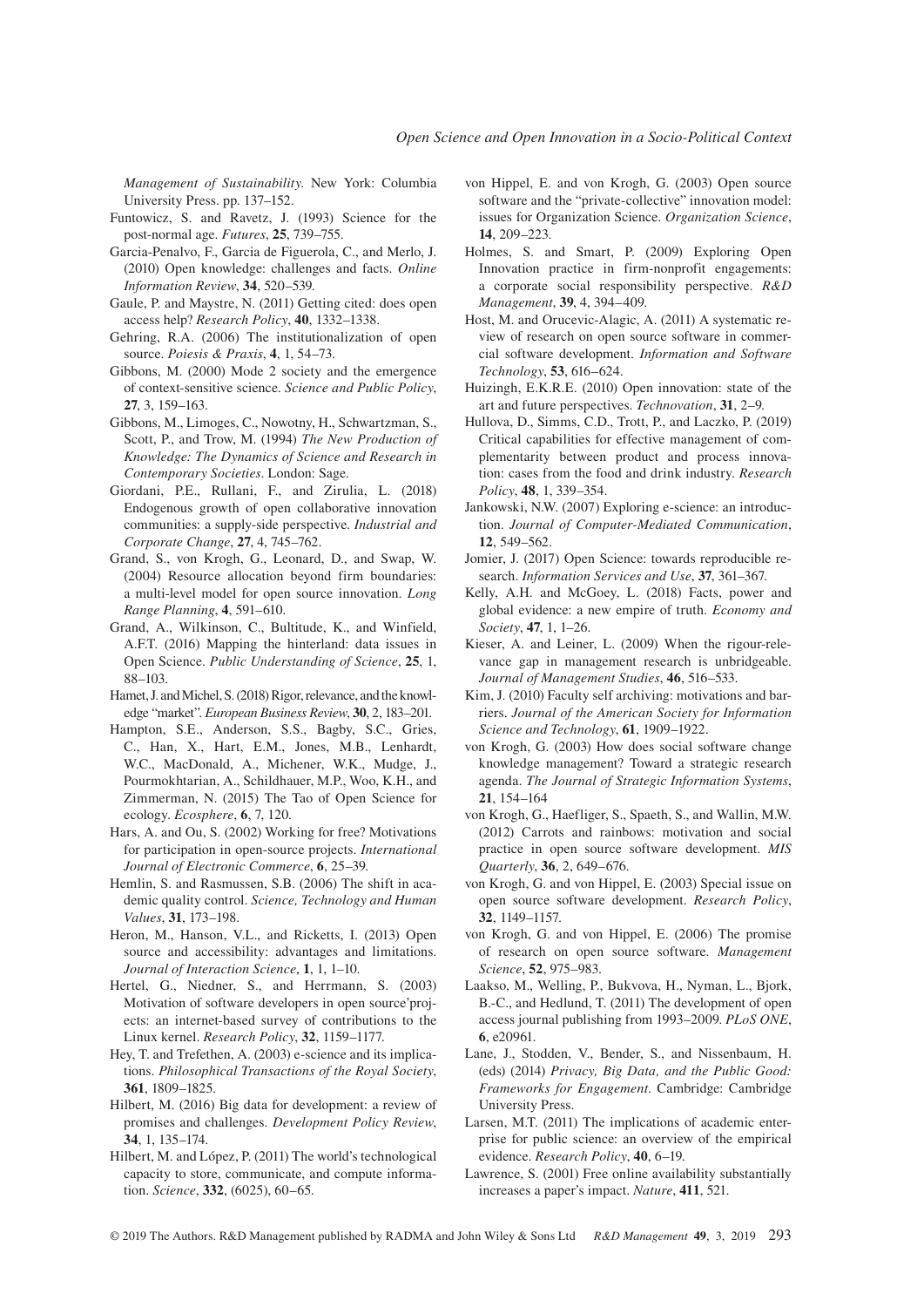- Lettice, F., Smart, P., Baruch, Y., and Johnson, M. (2012) Navigating the impact-innovation double hurdle: the case of a climate change research fund. *Research Policy*, **41**, 6, 1048–1057.
- Levy, S. (1984) *Hackers: Heroes of the Computer Revolution*. Garden City, NY: Doubleday.
- Levy, M. and Germonprez, M. (2016) The potential for citizen science in information systems research. *Communications of the Association for Information Systems*, **40**, 22–39.
- Leydesdorff, L., Etzkowitz, H., Ivanova, I., and Meyer, M. (2017) The Measurement of Synergy in Innovation Systems: Redundancy Generation in a Triple Helix of University-Industry-Government Relations. SPRU Working Paper Series, 2017–08 (May). Brighton, UK: University of Sussex.
- Lockett, A., Wright, M., and Wild, A. (2013) The co-evolution of third stream activities in UK higher education. *Business History*, **55**, 2, 236–258.
- Long, T.B. and Blok, V. (2017) When the going gets tough, the tough get going: towards a new–more critical–engagement with responsible research and innovation in an age of Trump, Brexit, and wider populism. *Journal of Responsible Innovation*, **4**, 1, 64–70.
- Lyon, L. (2016) Transparency: the emerging third dimension of Open Science and open data. *LIBER Quarterly*, **25**, 4, 153–171.
- Lyons, C. and Booth, H.A. (2011) An overview of open access in the fields of business and management. *Journal of Business and Finance Librarianship*, **16**, 108–124.
- Macfarlane, B. and Cheng, M. (2008) Communism, universalism and disinterestedness: re-examining contemporary support among academics for Merton's scientific norms. *Journal of Academic Ethics*, **6**, 1, 67–78.
- MacIntosh, R., Beech, N., Bartunek, J., Mason, K., Cooke, B., and Denyer, D. (2017) Impact and management research: exploring relationships between temporality, dialogue, reflexivity and praxis. *British Journal of Management*, **28**, 1, 3–13.
- Mark, M., Jensen, R.L., and Norn, M.T. (2014) Estimating the economic effects of university-industry collaboration. *International Journal of Technology Transfer and Commercialisation*, **13**, 1–2, 80–106.
- Maskus, K.E., Milani, S., and Neumann, R. (2019) The impact of patent protection and financial development on industrial R&D. *Research Policy*, **48**, 1, 355–370.
- Matsubayashi, M., Kurata, K., Sakai, Y., Morioka, T., Kato, S., Morioka, T., Kato, S., Mine, S., and Ueda, S. (2009) Status of open access in the biomedical field in 2005. *Journal of the Medical Library Association*, **97**, 1, 4–11.
- McCabe, M.J. and Snyder, C.M. (2014) Identifying the effect of open access on citations using a panel of science journals. *Economic Inquiry*, **52**, 1284–1300.
- McNie, E.C., Parris, A., and Sarewitz, D. (2016) Improving the public value of science: a typology to inform discussion, design and implementation of research. *Research Policy*, **45**, 4, 884–895.
- Merton, R.K. (1968) The Matthew effect in science. *Science*, **159**, 56–63.
- Merton, R.K. (1973) *The Sociology of Science: Theoretical and Empirical Investigations*. Chicago: University of Chicago Press.
- Merton, R.K. (1988) The Matthew effect in science, II: cumulative advantage and the symbolism of intellectual property. *ISIS*, **79**, 606–623.
- Meyer, E.T. and Schroeder, R. (2009) Untangling the web of e-research: towards a sociology of online knowledge. *Journal of Informetrics*, **3**, 246–260.
- Meyer, E.T. and Schroeder, R. (2015) *Knowledge Machines: Digital Transformations of the Sciences and Humanities*. Cambridge, MA: MIT Press.
- Mohamed, M.S. (2007) Cyberinfastructure: an emerging knowledge management platform. *VINE: The Journal of Information and Knowledge Management Systems*, **7**, 126–132.
- Moore, G. (2012) Virtue in business: alliance boots and an empirical exploration of MacIntyre's conceptual framework. *Organization Studies*, **33**, 3, 363–387.
- Mortara, L. (2010) *Getting Help with Open Innovation*. Cambridge, UK: Institute for Manufacturing – University of Cambridge.
- Morzy, M. (2015) ICT services for open and citizen science. *World Wide Web*, **18**, 4, 1147–1161.
- Murray-Rust, P. (2008) Open data in science. *Serials Review*, **34**, 52–64.
- Narasimhan, R. (2018) The fallacy of impact without relevance–reclaiming relevance and rigor. *European Business Review*, **30**, 2, 157–168.
- NASEM, Open Science By Design: Realizing a Vision for 21st Century Research. (2018) Washington, DC: The National Academies of Sciences, Engineering, and Medicine, USA.
- Nelson, R. (2003) The advance of technology and the scientific commons. *Philosophical Transactions of the Royal Society*, **361**, 1691–1708.
- Nentwich, M. (2005) Cyberscience: modelling ICTinduced changes of the scholarly communication system. *Information, Communication and Society*, **8**, 542–560.
- Nerlich, B., Hartley, S., Raman, S., and Smith, A. (2018) Introduction. In: Nerlich, B., Hartley, S., Raman, S., and Smith, A. (eds), *Science and the Politics of Openness: Here be Monsters*. Manchester: Manchester University Press. pp. 1–11.
- Nielsen, M. (2012) *Reinventing Discovery: The New Era of Networked Science*. Princeton, NJ: Princeton University Press.
- OECD. (2015) *Making Open Science a Reality, OECD Science, Technology and Industry Policy Papers*. Paris: OECD Publishing (No. 25).
- Ostrom, E. (1990) *Governing the Commons: The Evolution of Institutions for Collective Action*. Cambridge, UK: Cambridge University Press.
- Pansera, M. and Owen, R. (2017) Framing inclusive innovation within the discourse of development: insights from case studies in India. *Research Policy*, **47**, 1, 23–34.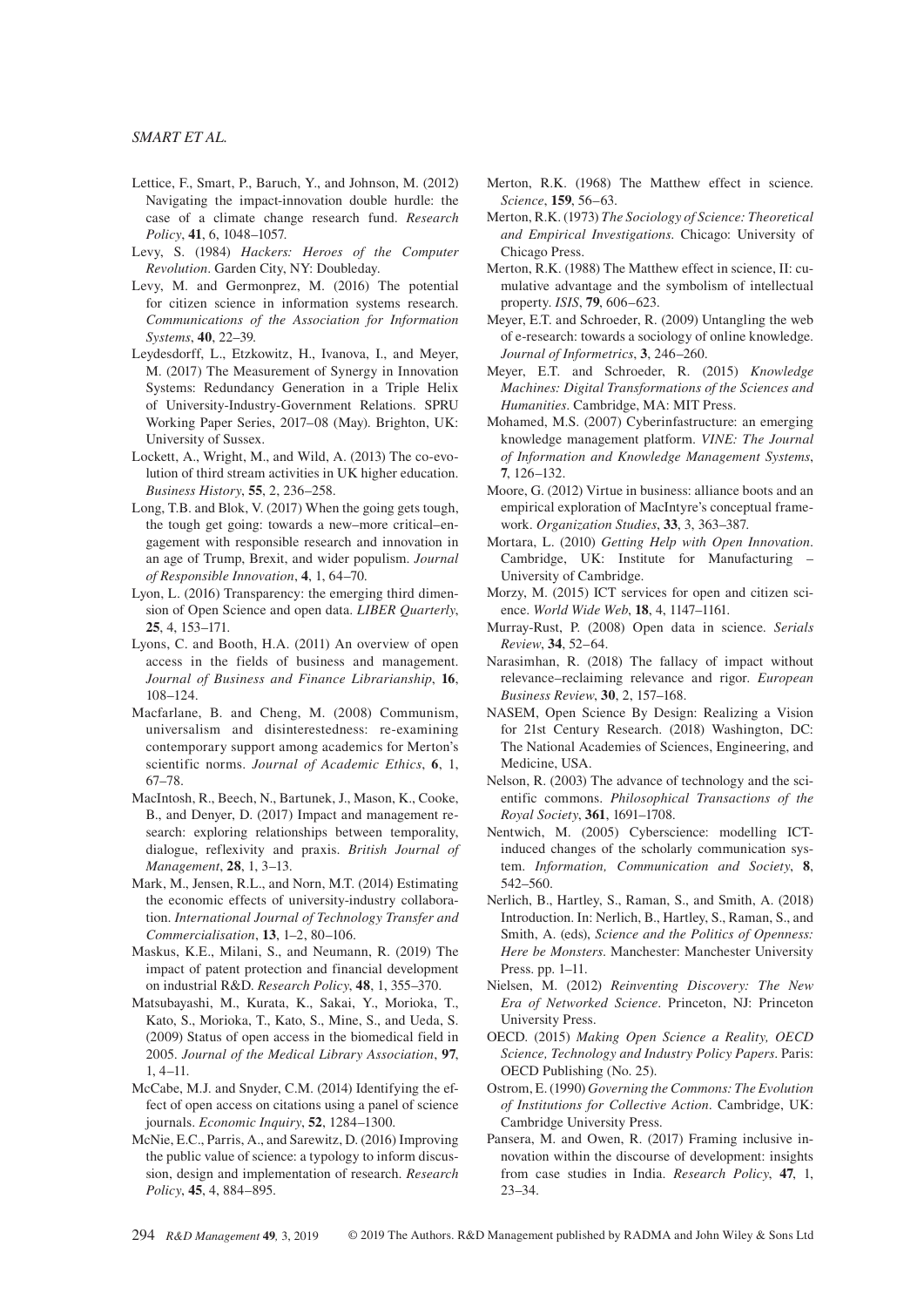- Partha, D. and David, P.A. (1994) Toward a new economics of science. *Research Policy*, **23**, 1, 487–521.
- Perkmann, M. and West, J. (2014) Open science and open innovation: sourcing knowledge from universities. In: Link, A.N., Siegel, D.S., and Wright, M. (eds), *The Chicago Handbook of University Technology Transfer and Academic Entrepreneurship*. Chicago: University of Chicago Press, pp. 41–74.
- Perkmann, M., Fini, R., Ross, J.M., Salter, A., Silvestri, C., and Tartari, V. (2015) Accounting for universities' impact: using augmented data to measure academic engagement and commercialization by academic scientists. *Research Evaluation*, **24**, 4, 380–391.
- Peters, M.A. and Roberts, P. (2012) *The Virtues of Openness: Education, Science and Scholarship in the Digital Age*. Boulder, CO: Paradigm Publishers.
- Pfotenhauer, S.M. and Juhl, J. (2017) Innovation and the political state: beyond the myth of technology and markets. In: Godin, B., and Vinck, D. (eds), *Critical Studies of Innovation: Alternative Approaches to the Pro-Innovation Bias*. Edward Elgar. pp. 68–93.
- Piwowar, H., Priem, J., Larivière, V., Alperin, J.P., Matthias, L., Norlander, B., Farley, A., West, J., and Haustein, S. (2018) The state of OA: a large-scale analysis of the prevalence and impact of Open Access articles. *PeerJ*, **6**, e4375.
- Polanyi, M. (2000) The republic of science: its political and economic theory. *Minerva*, **38**, 1, 1–21.
- Rau, H., Goggins, G., and Fahy, F. (2018) From invisibility to impact: recognising the scientific and societal relevance of interdisciplinary sustainability research. *Research Policy*, **47**, 1, 266–276.
- Roberts, J.A., Hann, I.-H., and Slaughter, S.A. (2006) Understanding the motivations, participation, and performance of open source software developers: a longitudinal study of the Apache projects. *Management Science*, **52**, 7, 984–999.
- Robertson, M.N., Ylioja, P.M., Williamson, A.E., Woelfle, M., Robins, M., Badiola, K.A., Willis, P., Olliaro, P., Wells, T.N.C., and Todd, M.H. (2014) Open source drug discovery – a limited tutorial. *Parasitology*, **141**, 1, 148–157.
- Roth, S., Valentinov, V., Heidingsfelder, M., and Pérez-Valls, M. (2018) CSR beyond economy and society: a post-capitalist approach. *Journal of Business Ethics*, 1–13. [https://doi.org/10.1007/s10551-018-4068-y.](https://doi.org/10.1007/s10551-018-4068-y)
- Salter, A., Criscuolo, P., and Ter Wal, A.L. (2014) Coping with Open Innovation: responding to the challenges of external engagement in R&D. *California Management Review*, **56**, 2, 77–94.
- Sampat, B.N. (2006) Patenting and US academic research in the 20th century: the world before and after Bayh-Dole. *Research Policy*, **35**, 772–789.
- Schilling, A. (2012) Links to the source a multidimensional view of social ties for the retention of floss developers. Proceedings of the 50th annual conference on Computers and People Research, ACM, pp. 103–108.
- Schmidt, B., Orth, A., Franck, G., Kuchma, I., Knoth, P., and Carvalho, J. (2016) Stepping up Open Science training for European research. *Publication*, **4**, 2, 16.
- Schot, J. and Steinmueller, W.E. (2018) Three frames for innovation policy: R&D, systems of innovation and transformative change. *Research Policy*, **47**, 9, 1554–1567.
- Schroder, R. (2008) e-sciences as research technologies: reconfiguring disciplines, globalizing knowledge. *Social Science Information*, **47**, 131–157.
- Schroeder, R. (2007) e-Research infrastructures and Open Science: towards a new system of knowledge production? *Prometheus*, **25**, 1–17.
- Schroeder, A. and Wagner, C. (2012) Governance of open content creation: a conceptualization and analysis of control and guiding mechanisms in the open content domain. *Journal of the American Society for Information Science and Technology*, **63**, 1947–1959.
- Shinn, T. and Joerges, B. (2002) The transverse science and technology culture: dynamics and roles of research technology. *Social Science Information*, **41**, 207–251.
- Silvertown, J. (2009) A new dawn for citizen science. *Trends in Ecology and Evolution*, **24**, 467–471.
- Slaughter, S. and Leslie, L. (1997) *Academic Capitalism: Politics, Policy and the Entrepreneurial University*. Baltimore, MA: Johns Hopkins University Press.
- Slaughter, S. and Leslie, L.L. (2001) Expanding and elaborating the concept of academic capitalism. *Organization*, **8**, 154–161.
- Slaughter, S., Slaughter, S.A, and Rhoades, G. (2004) *Academic Capitalism and the New Economy: Markets, State, and Higher Education*. Baltimore and London: JHU Press.
- Soete, L. (2019) Science, technology and innovation studies at a crossroad: SPRU as case study. *Research Policy*, **48**, 4, 849–857.
- Solomon, D. and Bjork, B.-C. (2012) Publication fees in open access publishing: sources of funding and factors influencing type of journal. *Journal of the American Society for Information and Technology*, **63**, 98–107.
- Starkey, K. and Madan, P. (2001) Bridging the relevance gap: aligning stakeholders in the future of management research. *British Journal of Management*, **12**, S3–S26.
- Stilgoe, J., Owen, R., and Macnaghten, P. (2013) Developing a framework for responsible innovation. *Research Policy*, **42**, 9, 1568–1580.
- Stodden, V. (2010) Open Science: policy implications for the evolving phenomenon of user-led scientific innovation. *Journal of Science Communication*, **9**, 1–8.
- Sztompka, P. (2007) Trust in science: Robert K. Merton's inspirations. *Journal of Classical Sociology*, **7**, 2, 211–220.
- Trench, B. and Bucchi, M. (eds). (2014) *Routledge Handbook of Public Communication of Science and Technology*. London, New York: Routledge. pp. 125–139.
- Tsao, J.Y., Boyack, K.W., Coltrin, M.E., Turnley, J.G., and Gauster, W.B. (2008) Galileo's stream: a framework for understanding knowledge production. *Research Policy*, **37**, 2, 330–352.
- Van de Ven, A.H. and Johnson, P.E. (2006) Knowledge for theory and practice. *Academy of Management Review*, **31**, 802–821.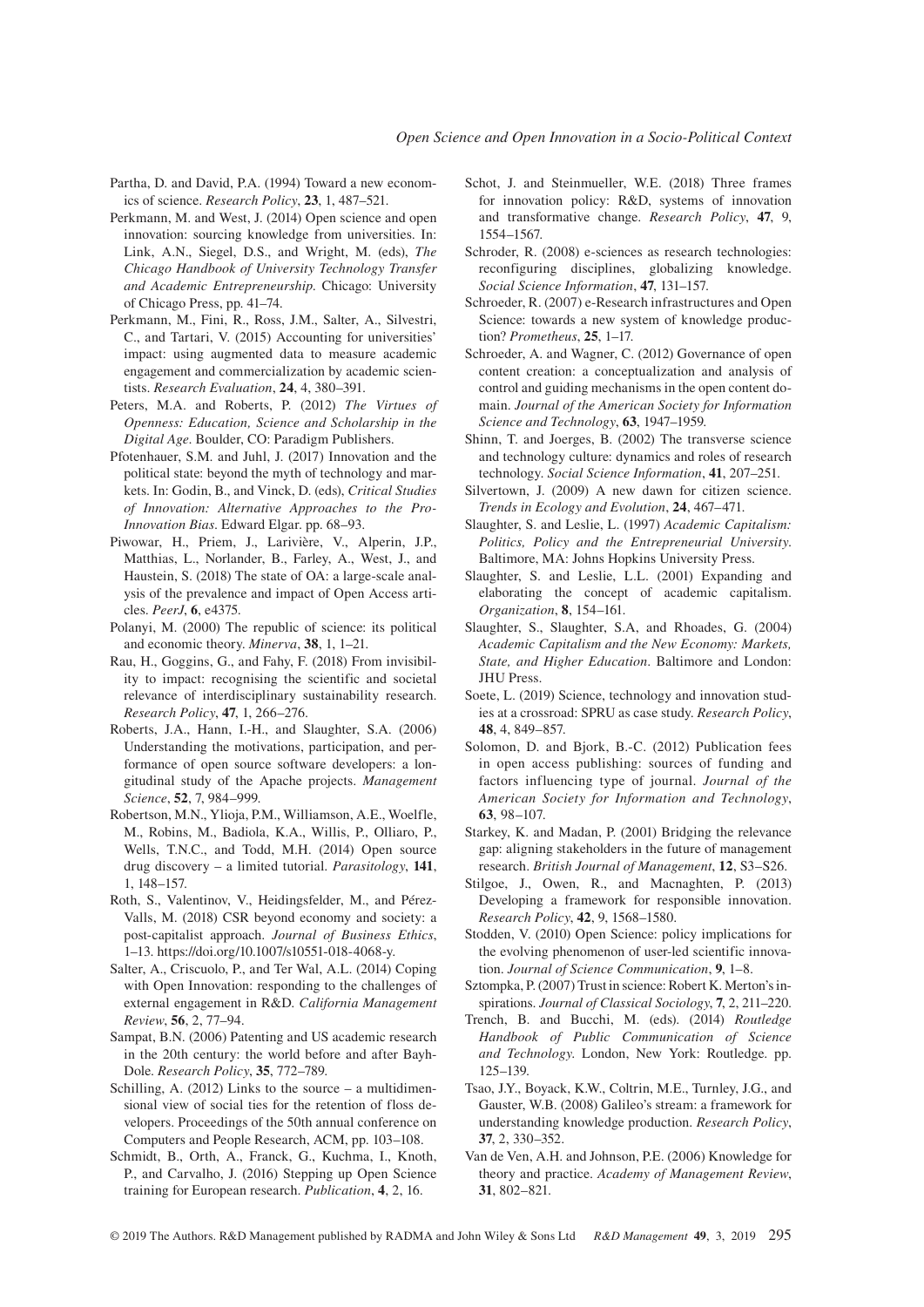- Vicente-Sáez, R. and Martínez-Fuentes, C. (2018) Open Science now: a systematic literature review for an integrated definition. *Journal of Business Research*, **88**, 428–436.
- Viegas, F.B., Wattenberg, M., and McKeon, M.M. (2007) The hidden order of Wikipedia. In: Schuler, D. (ed.), *Online Communities and Social Computing*. OCSC 2007. Lecture Notes in Computer Science, vol 4564. Berlin, Heidelberg: Springer. pp. 445–454.
- Watson, D. and Floridi, L. (2018) Crowdsourced science: sociotechnical epistemology in the e-research paradigm. *Synthese*, **195**, 741.
- Weber, S. (2004) *The Success of Open Source*. Cambridge, MA: Harvard University Press.
- West, J. and Bogers, M. (2014) Leveraging external sources of innovation: a review of research on Open Innovation. *Journal of Product Innovation Management*, **31**, 4, 814–831.
- West, J., Salter, A., Vanhaverbeke, W., and Chesbrough, H. (2014) Open innovation: the next decade. *Research Policy*, **43**, 5, 805–811.
- Willinsky, J. (2003) The nine flavours of open access scholarly publishing. *Journal of Postgraduate Medicine*, **49**, 263–267.
- Willinksy, J. (2005) The unacknowledged convergence of open source, open access and open science. *First Monday*, **10**, 8.
- Willinsky, J. (2009) The stratified economics of open access. *Economic Analysis and Policy*, **39**, 1, 53–70.
- Woelfle, M., Olliaro, P., and Todd, M.H. (2011) Open Science as a research accelerator. *Nature Chemistry*, **3**, 745–748.
- Wolkovich, E.M., Regetz, J., and O'Connor, M.I. (2012) Advances in global change research require Open Science by individual researchers. *Global Change Biology*, **18**, 7, 2102–2110.
- Zamfir, G. (2015) Learning support for standard e-classroom. *Infomatica Economica*, **19**, 46–58.
- Ziman, J. (2000) *Real Science: What it is and What it Means*. Cambridge: Cambridge University Press.
- Ziman, J. (2001) Getting scientists to think about what they are doing. *Science and Engineering Ethics*, **7**, 2, 165–176. <https://doi.org/10.1007/s11948-001-0038-2>. PMID 11349357.
- Ziman, J. (ed.) (2003) *Technological Innovation as an Evolutionary Process*. Cambridge: Cambridge University Press.

# **Notes**

- 1. [https://obamawhitehouse.archives.gov/sites/defau](https://obamawhitehouse.archives.gov/sites/default/files/micarosites/ostp/ostp_public_access_memo_2013.pdf) lt/files/ micar osite [s/ostp/ostp\\_public\\_access\\_](https://obamawhitehouse.archives.gov/sites/default/files/micarosites/ostp/ostp_public_access_memo_2013.pdf) [memo\\_2013.pdf](https://obamawhitehouse.archives.gov/sites/default/files/micarosites/ostp/ostp_public_access_memo_2013.pdf)
- 2. For a greater discussion on this point see Schroeder and Fry (2012).

**Palie Smart** is a professor and holds a chair in professor of operations management (innovation) at the School of Economics, Finance and Management, Faculty of Social Sciences & Law, University of Bristol. In 2017, she became an appointed member of the UK Government's Innovation Caucus to provide thought leadership to Innovate UK, Economic and Social Research Council (ESRC) and Department of Business, Energy and Industrial Strategy. Palie Smart is the corresponding author.

**Sara Holmes** is a visiting fellow of the Doughty Centre for Corporate Responsibility at Cranfield School of Management where she has focused on cross-sector partnerships and their role in driving innovation. Her current research interests are responsible innovation and societal impact measurement frameworks.

**Fiona Lettice** is a professor and holds a chair in Innovation Management at Norwich Business School, University of East Anglia (UEA), UK. She is also Pro Vice-Chancellor (Research and Innovation). Her research interests include: innovation management and new product development, buyer-supplier relationships, diversity management and knowledge exchange. She has worked across many sectors, but some sectors such as the tech sector, automotive, law and financial services have featured more strongly in her research.

**Frederick Harry Pitts** is a Lecturer in Management at the University of Bristol, where he also leads the Faculty Research Group for Perspectives on Work and co-edits the Bristol University Press online magazine Futures of Work. He is the author of Critiquing Capitalism Today: New Ways to Read Marx (Palgrave 2017) and co-author of Corbynism: A Critical Approach (Emerald 2018).

**Jeremy Basil Zwiegelaar**, PhD, is a Teaching Associate in Operations and Management Science group at University of Bristol, Department of Management, UK. His research interests include entrepreneurship focusing on new ventures, new venture performance and in operations science, business intelligence as it affects decision making in business contexts. He has other areas which focus on the use and measurement of data, big data and wider effects of these on society and people in different roles such as education, organisations, new ventures and tourism businesses. He is an ad hoc reviewer of academic journals and conferences papers. In addition, he is a member of several professional entrepreneurship and management bodies.

**Gregory Schwartz** research has looked at the effects of the transformations in global political economy on the nature of work, labour relations, labour